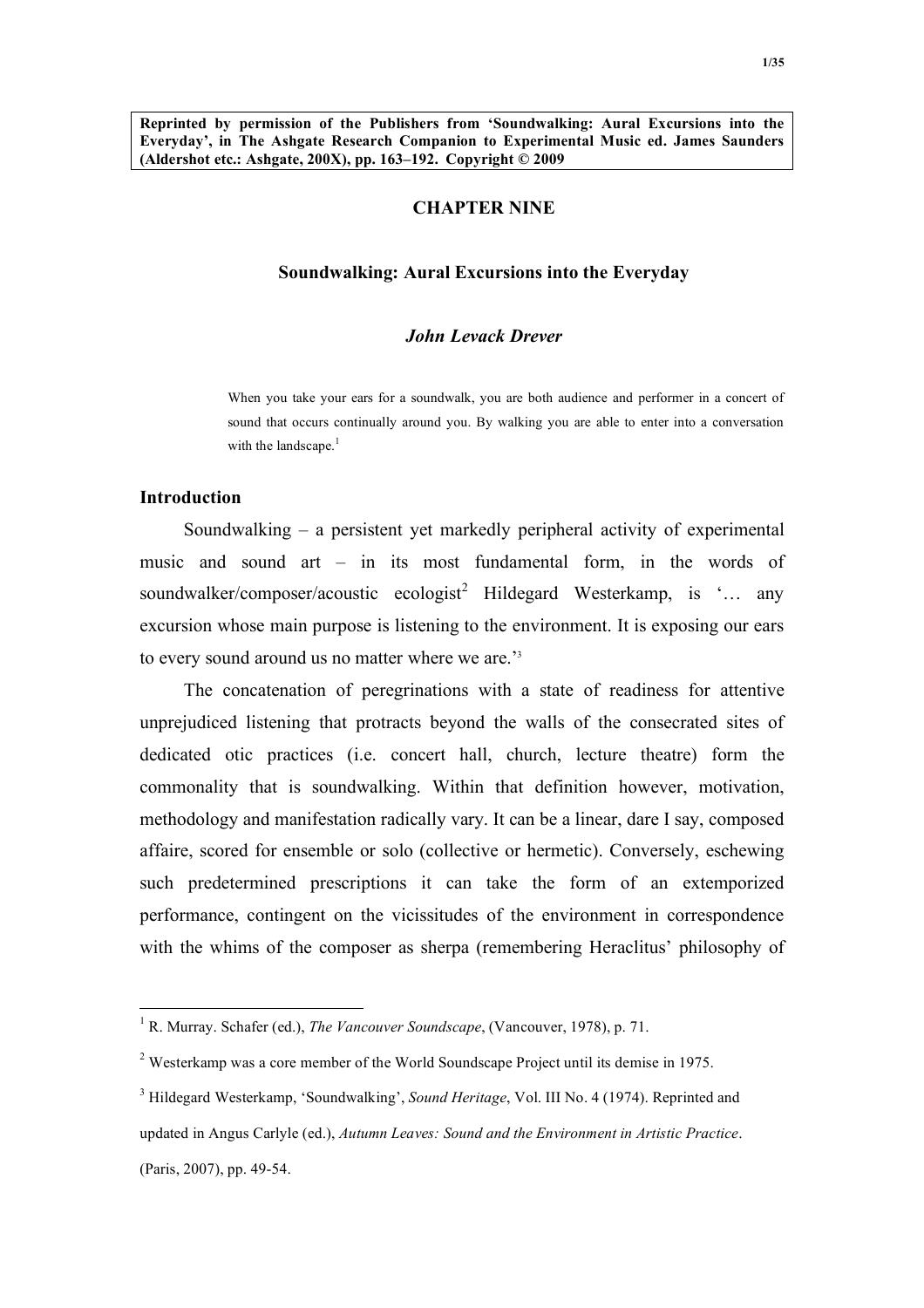perpetual flux: 'You cannot step twice into the same river; for fresh waters are ever flowing in upon you.'4

A more and more prevalent method is reliant on headphone mediation, where audience/ participant is ordained as pathfinder within an open structure with locationspecific psychogeographically devised sonic material being released on cue aided by GPS technology, such as Teri Reub's *Trace* (1999). And soundwalking has even assumed the form of a book, as with Janet Cardiff's *The Walk Book* (2005). Soundwalking is something that artists have habitually done *ad infinitum*, and as such it straddles that grey area between fieldwork and arts practice.

Whatever the level of composerly determination and technological mediatization (which at its least asks for a good pair of walking shoes), the hierarchical roles of composer, performer and audience are often indivisible, or at any rate authorship is almost always problematized.

As we shall go into, soundwalking asks questions of our engagement with the outside world with a bias towards aural sensibilities. On one level it demands the reverence of concert hall listening, yet we find ourselves physically placed and passing through the everyday: a state that naturally prompts everyday behaviour, which is at odds with the contingencies of concert hall listening. Thus discernment between signal or noise, foreground and background, aesthetics and function, (i.e. what does the composer intend us to listen to and how should we be listening to it?) becomes a matter of shifting attitudes and sensitivities.

This chapter provides a historical perspective and theoretical context on the trajectory from peripatetic composer to soundwalking as a mode of participatory experimental music in its own right. Moreover, as walking is the means and the physical action of soundwalking, the chapter also expounds on artistic forays in the 1960s into pedestrial behaviour, a trope that crosses over with experimental music culture of the day, and helped give soundwalking credence.

### **The Everyday**

The salient concern in soundwalking is everyday life. Bringing into play the everyday suggests a shared tacit knowledge, whilst validating individual's behaviour, perception and interpretation. It accesses notions of reality that are mundane and

 $\frac{1}{4}$ Bertrand Russell, *History of Western Philosophy* (London, 1991), p. 63.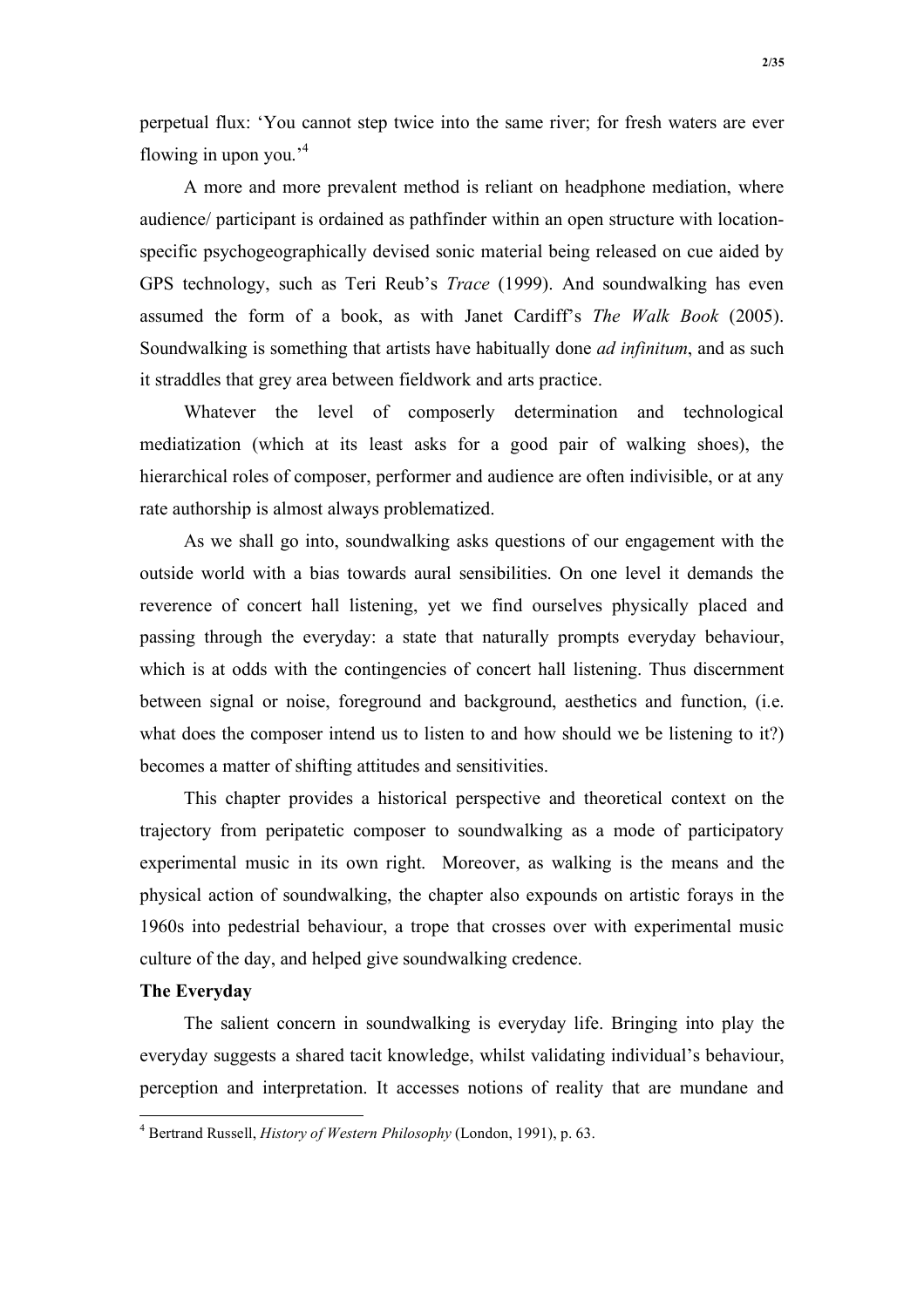whose processes are transparent, whilst unwittingly engendering the particular, and due to its very everydayness, habituation renders them invisible, silent and unspoken. Henri Lefebvre, who has championed the study of the everyday, attempted to define the field as '"what is left over" after all distinct, superior, specialized, structured activities have been singled out by analysis.'<sup>5</sup>

As we cross the threshold of the auditorium, we adopt the (albeit) vestiges of ritualistic practices of classical musical performance governed by highly conventionalized sonic and social relationships and behaviours. To borrow the adjectives designated by Lefebvre, a concert hall performance can be considered a 'distinct', 'specialized' and 'structured activity', supported by the institutions of knowledge: musicology, performance practice, journalism, etc. It has to be said that concert listening is coated by the everyday<sup>6</sup> and spills in to the everyday<sup>7</sup>, but the actual contractual *focus* of the concert hall bifurcates from its realm.

Despite the occasional occurrence of symbolic representation of *extra-musical* sound (for example, Janequin, Vivaldi, Mozart, Mahler, Russolo, Respighi, Varèse, Messiaen, etc.), Western music culture has spent five centuries increasingly retreating from the sounds of everyday life – enclosed 'behind padded walls' of the concert hall, where 'concentrated listening becomes possible'.<sup>8</sup> It remains anathema for street sounds to spill into the auditorium<sup>9</sup> or the recording studio for that matter, cocooned

8 R. Murray Schafer, *The Soundscape: Our Sonic Environment and the Tuning of the World*. (Rochester, 1994), p. 103.

 <sup>5</sup> Henri Lefebvre, *Critique of Everyday Life: Volume 1*. trans. John Moore (London, 1991), p. 97.

 $6$  'To music is to take part, in any capacity, in a musical performance, whether by performing, by listening, by rehearsing or practicing, by providing material for performance (what is called composing), or by dancing.' Christopher Small, *Musicking: The Meanings of Performing and Listening* (Middletown, 1998), p. 9. Small even includes the cleaners and the ticket sales in this definition. 7 See Tia DeNora, *Music in Everyday Life* (Cambridge, 2000)

 $9^9$  Bridging the noise gap between the political turmoil of the Paris streets and the relative quite of the theatre, in Antonin Artaud's *mise-en-scene* direction for Roger Vitrac's *Coup de Trafalgar* (finally performed in 1934) he proposed that: 'From the very beginning of the Act, a background noise will be established in order to make one feel the constant presence of life outside.' (Antonin Artaud, 'Deux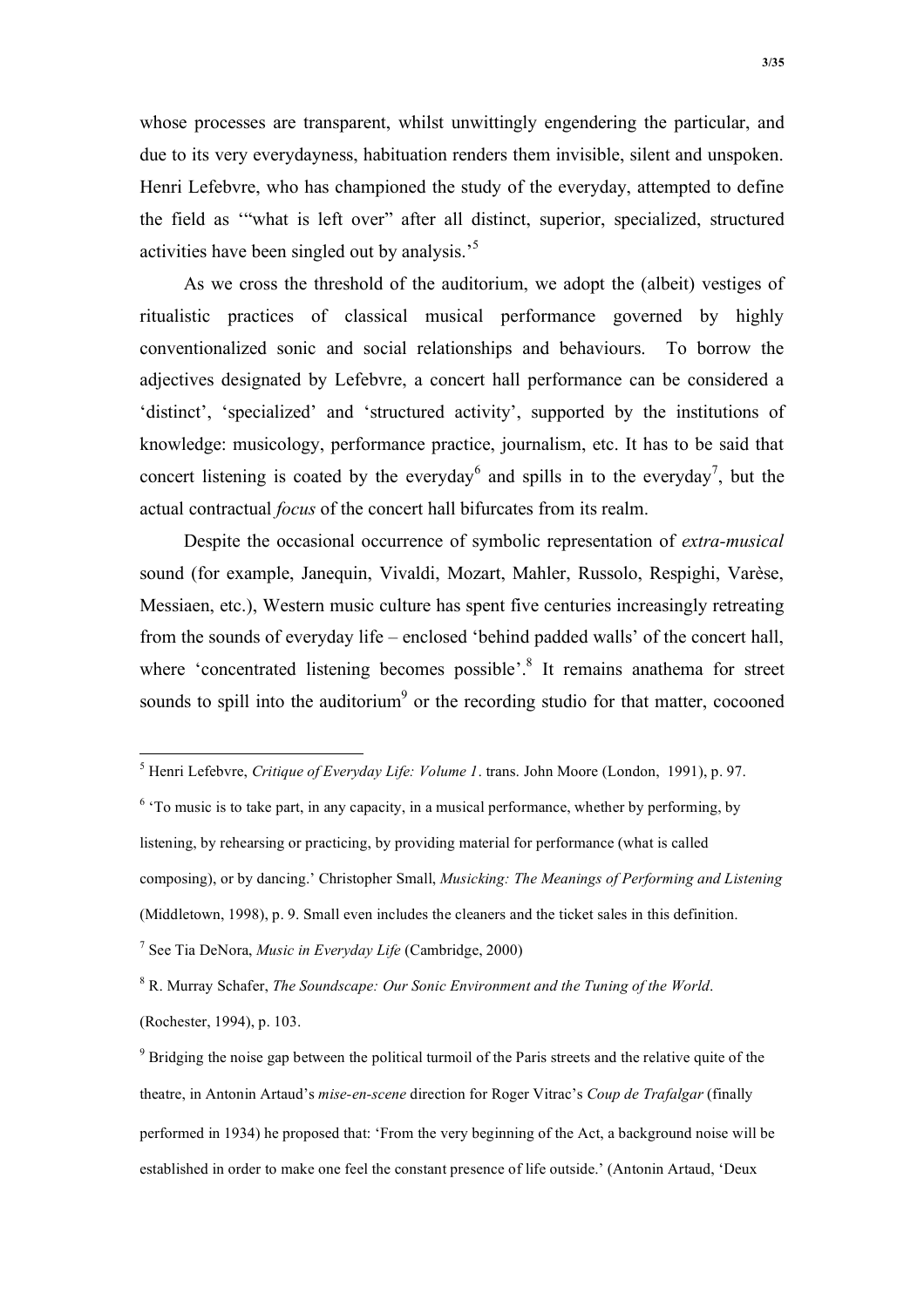in its acoustically *neutral* bubble. Such a system is predicated on a notional unbroken circuit form composer to score to performer to listener.

Taking the everyday as its context, soundwalking mingles in the everyday but is not of the everyday. Akin to other modes of cultural performance, such as the classical music concert, it is a kind of limbo activity, where the goals and stresses of everyday life are temporarily lifted, and the sensation of partaking in a performance event is invoked, but distinctively in soundwalking the relationship between participant and everyday life is conspicuously porous. In the jargon of Victor Turner<sup>10</sup>, it is a kind of liminoid activity, 'the quasi-liminal character of cultural performances'11, that '… originates outside the boundaries of the economic, political, and structural process, and its manifestations often challenge the wider social structure by offering social critique on, or even suggestions for, a revolutionary reordering of the official social order.'12

Thus one of the underpinning goals of soundwalking is about circumnavigating habituation, in a process of de-sensitization and consequently re-sensitization, in order to catch a glimpse (*un coup d'oreille*) of the 'invisible, silent and unspoken' of the everyday.

## *in situ*

The everyday in turn invokes notions of corporeal emplacement and the concomitant geographical concept of *in situ*: as the surrounding *texture* of which an object is embedded informs its narrative. In the case of soundwalking, the audience's own physicality and actual embodiment in the *here and now* within the environment is put into the equation in a way that concert listening customarily denies – although

 projets de mise en scene' (1931), *Oeuvres Completes*, vol. 2, p.147, quoted in Denis Hollier, 'The Death of Paper, Part Two: Artaud's Sound System', *October*, Vol. 80, (Spring 1997): 35.

10 Victor Turner, 'Liminal to Liminoid, in Play, Flow and Ritual' in Edward Norbeck (ed.), *The Anthropological Study of Human Play*, 60/3 (Houston, 1974), pp. 53-92.

<sup>11</sup> Mathieu Deflem, 'Ritual, Anti-Structure, and Religion: A Discussion of Victor Turner's Processual Symbolic Analysis', *Journal for the Scientific Study of Religion* 30/1 (1991): 14

 $12$  Ibid., p. 15.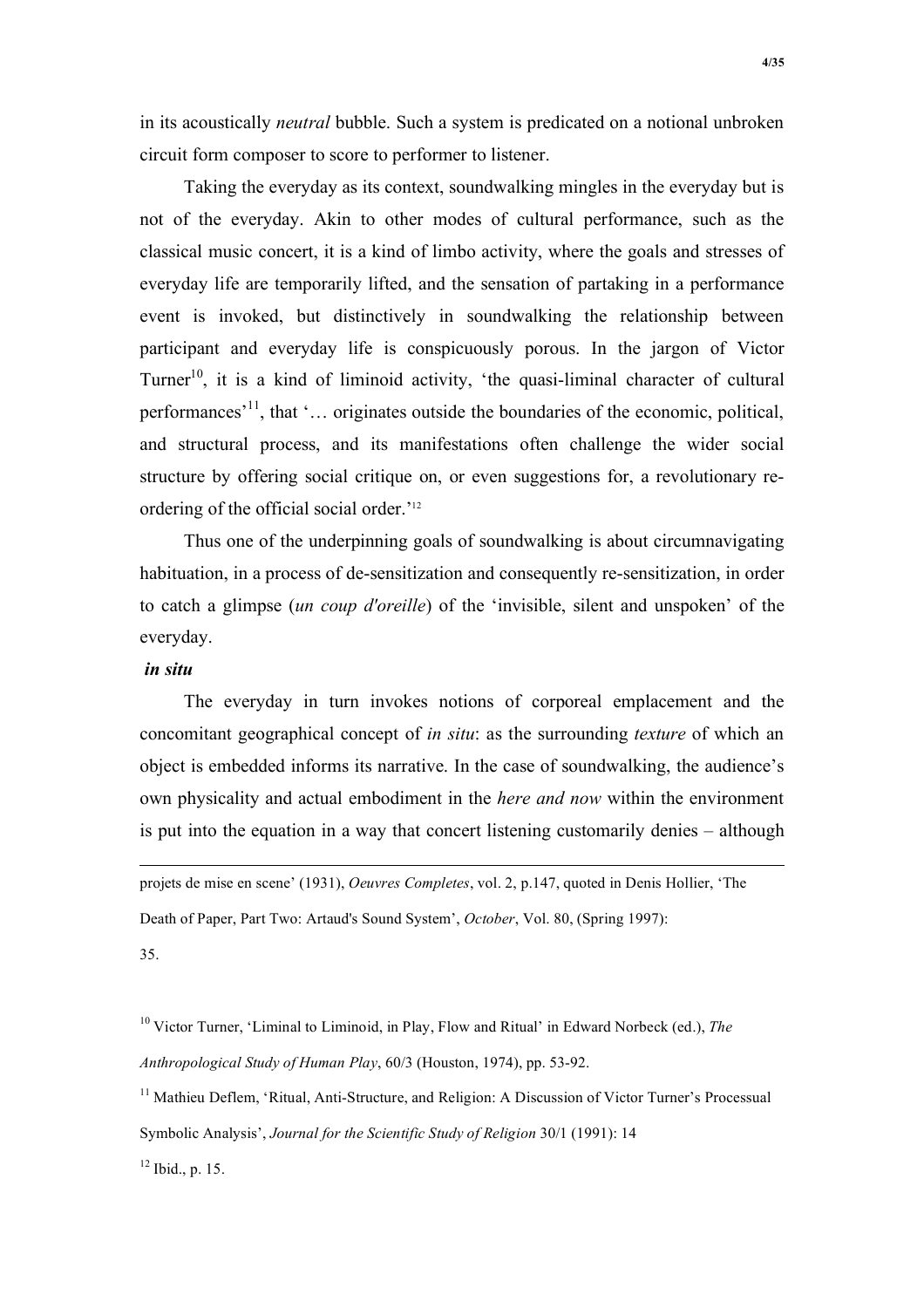this is a sliding scale, as in some walks the audience is brought into an awareness of dislocation (e.g. Janet Cardiff, Christinas Kubisch, Duncan Speakman); a feeling of being cut off from one's immediate/contiguous environment. The audience and the sounds they encounter whilst in transit inhabit the site (albeit fleetingly); they are *in situ*. The dynamic temporal and spatial relationship engenders a dialogue between listener, sound and location (i.e. *locus sonus*), and narrative unfolds.

The *aural texture* of the soundwalk is formed firstly of background noise from which a signal surfaces amongst other competing signals. For Michel Serres background noise is '… that incessant hubbub, our signals, our messages, our speech and our words are but a fleeting high surf, over its perpetual swell.<sup>'13</sup> This is not simply a superfluous backdrop, however: in the study of the everyday even background noise can be the very stuff of research and it influence should not be overlooked. Referring to it as 'our perennial sustenance'<sup>14</sup>. Serres reminds us that 'We are in the noises of the world, we cannot close our door to their reception, and we evolve, rolling in this incalculable swell.'15

The second order of *aural texture* is informed by the overall sensorium<sup>16</sup> *via* the exteroceptive senses (i.e. audition, gustatory, haptic, olfactory, optic, vestibular) of an individual member of the audience. Sense data garnered from the outside world (although privation of a particular sense most commonly achieved by blindfold can be a deliberate compositional strategy, e.g. Ben Patterson's *Tour* (1963), which will be discussed later) forms a composite of affects and triggers a matrix of signification. Thus the audience's multi-modal integration through the literacy of the signs of any given environment that they have exposure to will inevitably colour the experience. Moreover the relative sensitivity to what is present, on a phenomenological level will also help shape the individual aesthetic experience and reading of that experience.

<sup>&</sup>lt;sup>13</sup> Michel Serres, *Genesis*, trans. Geneviève James & James Nielson (Ann Arbor, 1995), p. 6.

<sup>14</sup> Serres, *Genesis*, p. 7.

<sup>15</sup> Michel Serres, *The Parasite*, trans. Laurence R. Schehr (Minneapolis, 2007), p. 126.

<sup>&</sup>lt;sup>16</sup> 'The sensorium is dynamic, relational and political (not the private world psychologists posit), and our senses extend as far as our culture's technologies of sensing (corporeal and extracorporeal) permit them...'. David Howes (ed.), *The Empire of the Senses: The Sensual Cultural Reader* (Berg, 2005)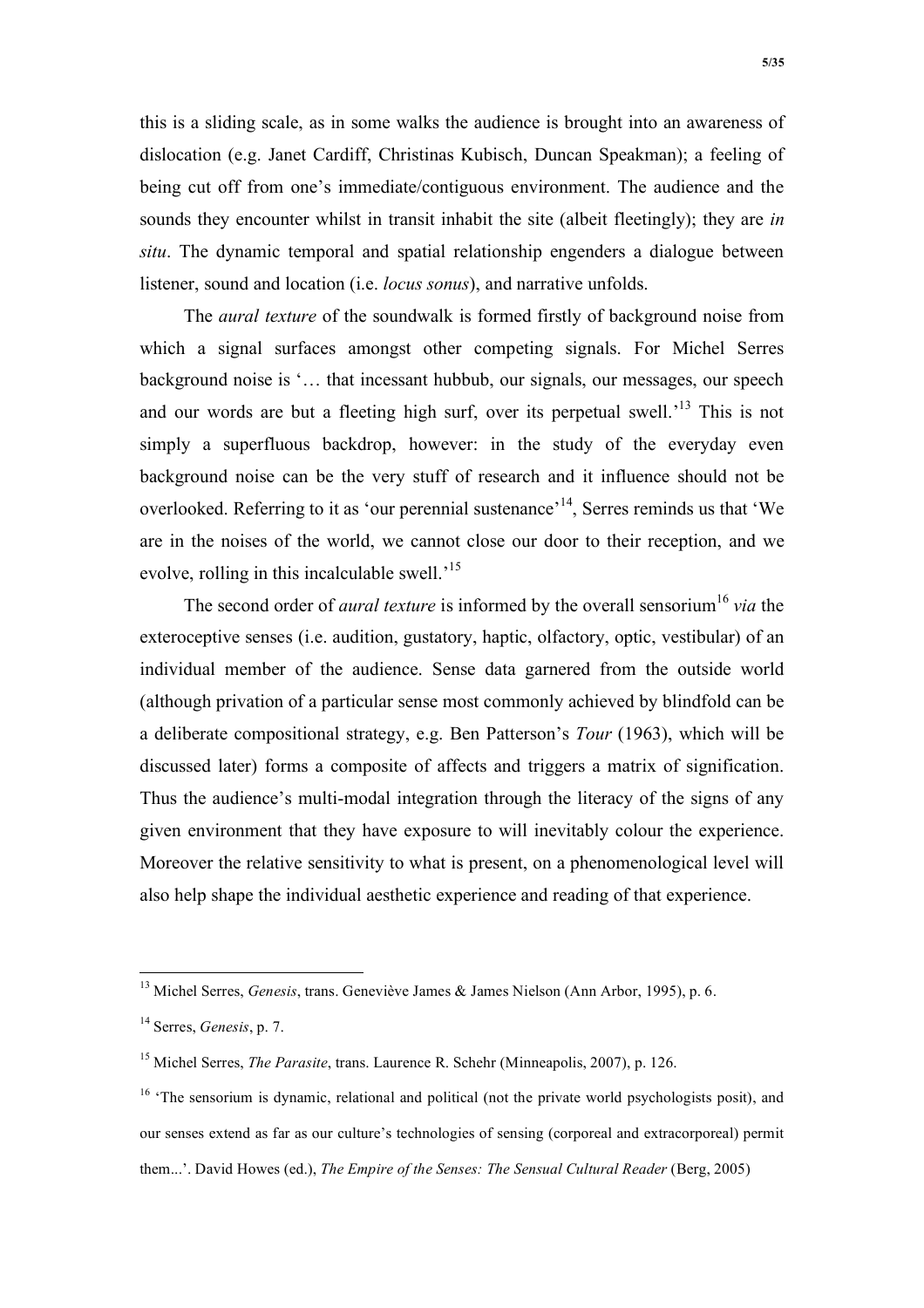Due to the ostensible simplicity and universality of soundwalking (most of us can simultaneously walk and listen) and its link to everyday life, such practice can summon the utmost interdisciplinary study, be that experimental music, architecture, acoustics, cultural geography, sociology, natural history, choreography, meteorology, urban design, etc. Perhaps because of these multiple identities it finds itself at the periphery of more established cultural forms.

### **Composer as Aural** *Flâneur*

Walter Benjamin, in his vast network of fragmentary observations and quotes *vis-à-vis* nineteenth-century Paris that goes to make the seminal cultural history that is *The Arcades Project* (started in 1927 and abandoned in 1940), citing his old teacher Georg Simmel, distinguishes big cities, 'by a marked preponderance of the activity of the eye over the activity of the ear'.<sup>17</sup> Simmel's conjecture for this 'uneasiness' was due to the long time that people had to spend in the presence of each other in public transport. This ocular predisposition is evident throughout *The Arcades Project*, where for the *flâneur*, the urban stroller, 'who goes botanizing on the asphalt<sup> $18$ </sup>, the Paris arcades were akin to a 'diorama'. Benjamin finds one exception, posited by Pierre Larousse from his *Grand Dictionnaire Universel* (Paris, 1872), a kind of the aural *flâneur*<sup>19</sup>: 'A noise, insignificant to every other ear, will strike that of the musician and give him a cue for a harmonic combination.<sup>20</sup> The muse for this model was Beethoven, who, mythology retells '... was seen walking each and every day ... around the ramparts of the city of Vienna … who, in the midst of his wanderings, would work out his magnificent symphonies in his head before putting them down on paper.'21

 <sup>17</sup> Walter Benjamin, *Charles Baudelaire* (New York, 1997), p. 38.

 $18$  Ibid., p. 36.

<sup>&</sup>lt;sup>19</sup> 'It was Adorno ['Radio Physiognomik' (1939)] who pointed to the station- switching behavior of the radio listener as a kind of aural *flânerie*.' Susan Buck-Morss, 'The Flaneur, the Sandwichman and the Whore: The Politics of Loitering', in the *New German Critique*, Second Special Issue on Walter Benjamin, No. 39 (Autumn, 1986): 105.

<sup>20</sup> Walter Benjamin, *The Arcades Project*, p. 453 [M20a,1].

<sup>21</sup> Pierre Larousse quoted in Walter Benjamin, *The Arcades Project*, p. 453-4 [M20a,1].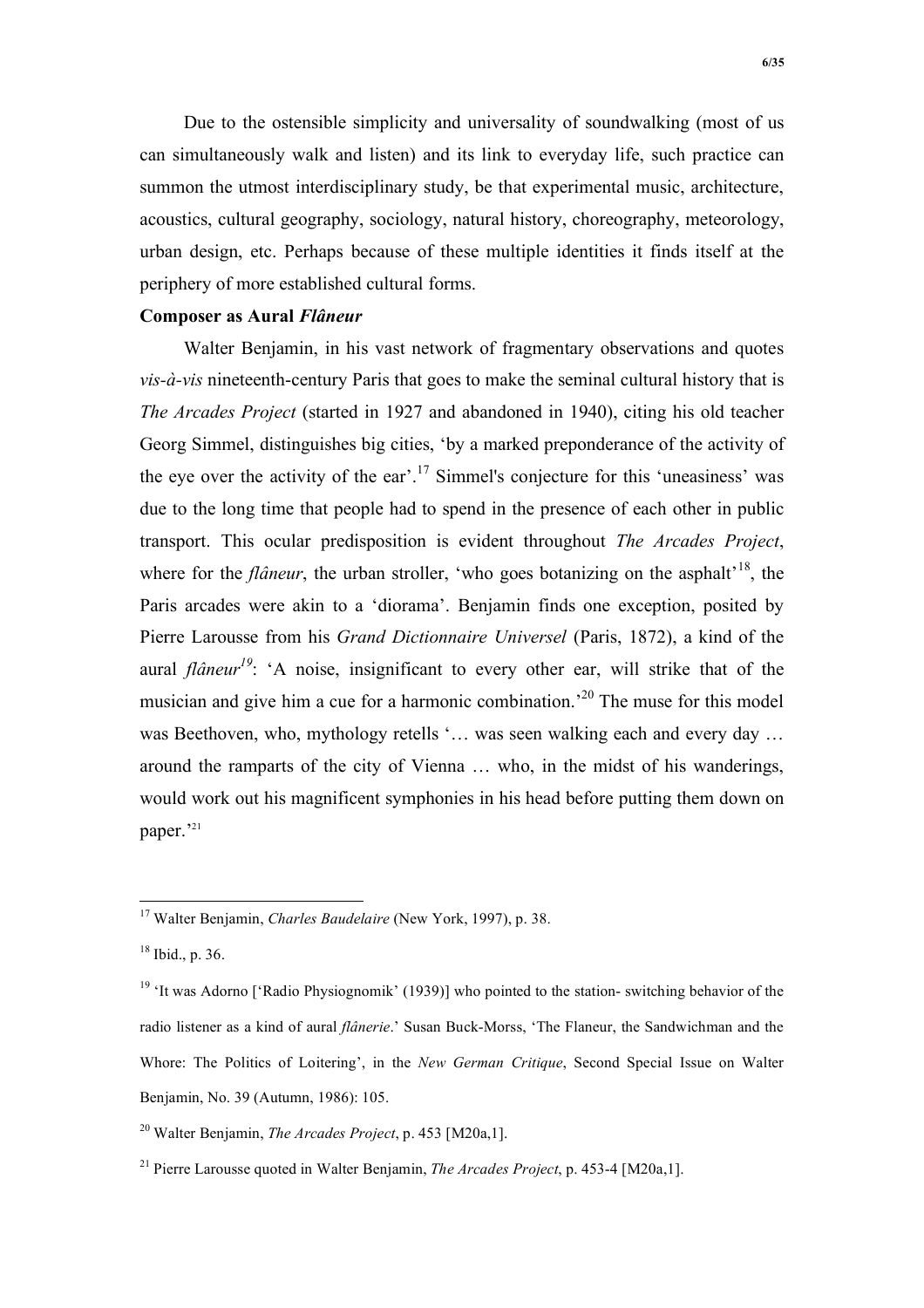It was not only in the landscape of the metropolis; the figure of Beethoven traversing the countryside has been a popular theme for artists since the first half of the nineteenth century. However, this is distinct from Benjamin's archetypal *flâneur*<sup>22</sup>, Baudelaire, exemplified in his most famous/infamous collection of poems, *Les Fleur du Mal* (first published in 1857). With its themes of sex and death, garnered form the urban spectacle, Benjamin considered Baudelaire's attitude analogous to that of an explorer in the *wilderness<sup>23</sup>*: 'There is an effort to master new experience of the city within the framework of the old traditional experience of nature. Hence the schemata of the virgin forest and the sea.<sup> $24$ </sup>

In recurring depictions of Beethoven, however, the representation of his deportment betrays his attitude, one of self-containment and preoccupation: 'he saw nothing; his mind was elsewhere'.<sup>25</sup> This environmentally detached behaviour is concordant with the prevailing bourgeois culture, in an era when walking was elevated from peasant predicament (i.e. in order to get from a. to b. such as the

<sup>23</sup> Patrick Süskind's protagonist Jean-Baptiste Grenouille, in *Perfume: The Story of a Murderer* (1985) provides us with a refreshing yet sinister shift in the bias of the senses, this time an olfactory *flâneur*: 'He would often just stand there, leaning against a wall or crouching in a dark corner, his eyes closed, his mouth half-open and nostrils flaring wide, quiet as a feeding pike in a great, dark, slowly moving current. And when at last a puff of air would toss a delicate thread of scent his way, he would lunge at it and not let go. Then he would smell at just this one odour, holding it tight, pulling it into himself and preserving it for all time.' Patrick Süskind, *Perfume: The Story of a Murderer* (London, 1987), p. 35. His highly acute sense of smell would lead him through the streets of eighteenth-century Paris, and whilst the *flâneur* is detective-like, Grenouille is driven to homicide in his desire to *grasp* smell: 'No matter what trail the *flâneur* may follow, every one of them will lead him to a crime.' Walter Benjamin, *Charles Baudelaire,* p. 41.

24 Charles Meryon and Pierre Alexis Ponson du Terrail quoted in Walter Benjamin, *The Arcades Project*, p. 447 [M20a,1].

25 Pierre Larousse quoted in Walter Benjamin, *The Arcades Project*, p. 454 [M20a,1].

<sup>&</sup>lt;sup>22</sup> This is in contrast to a slightly earlier generation of *flâneurs (circa 1840)*, whom, Benjamin recounts, took 'turtles for a walk in the arcades' (Walter Benjamin, *Charles Baudelaire* (London, 1997), p. 54.), the turtle setting the pace.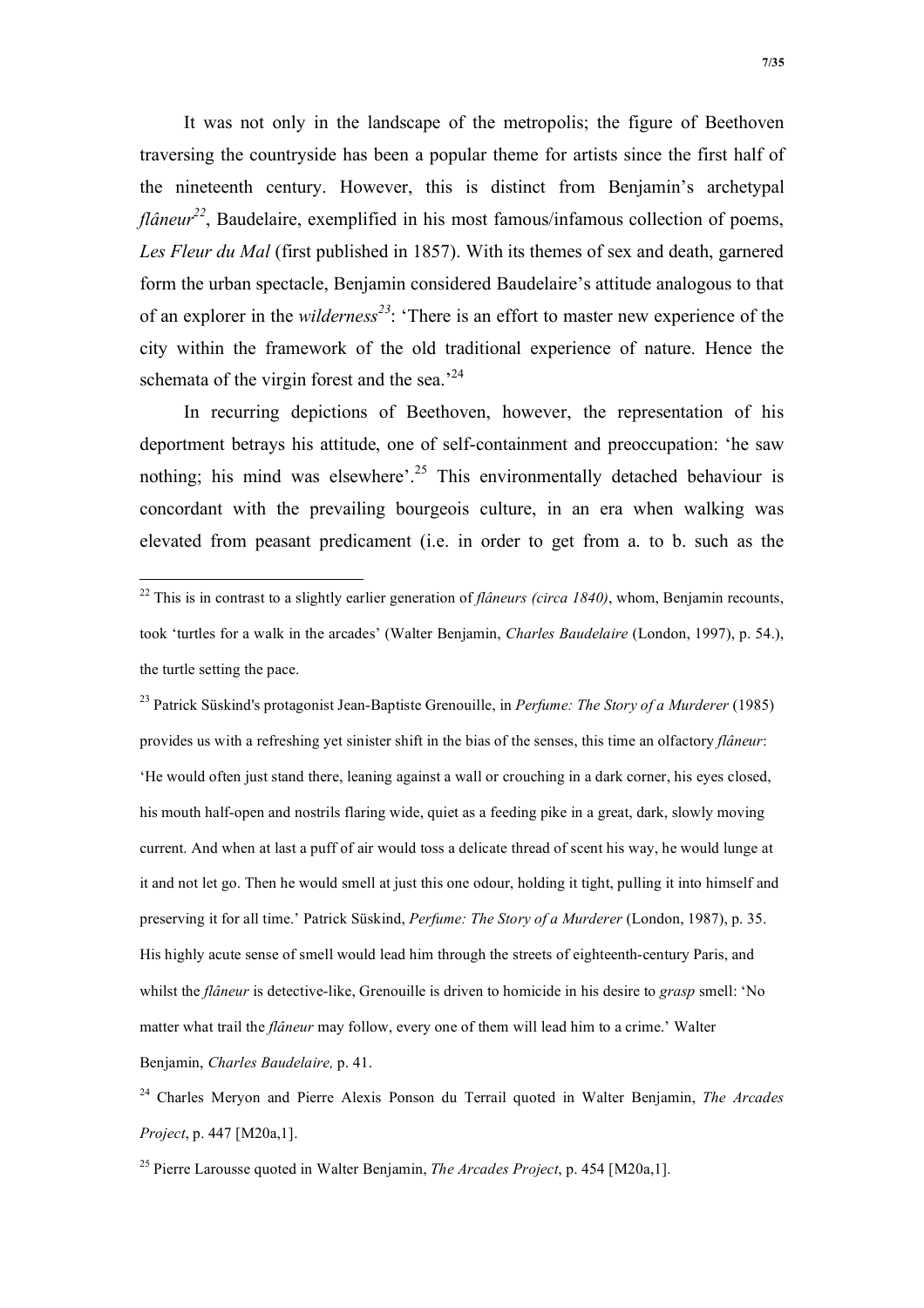itinerant *jongleur* and troubadour of the Middle Ages) to cultural pastime and an aid to philosophical musings, warranted in part by John Thelwall tome, *The Peripatetic* (1793). Echoing Rousseau, Thelwall relates thinking with walking: 'In one respect, at least, I may boast of a resemblance to the simplicity of the ancient sages. I pursue my mediations on foot.'26

## **Romantic Ecologists**

The 'ancient sages' in this regard are Aristotle and his school, the Peripatetics, who were said to have conducted their lecturers on foot, pacing up and down the colonnade: an account without solid foundations, yet from the eighteenth century, a revered practice<sup>27</sup> that pervaded nineteenth- and twentieth-century thought. It feeds into the cult of the pastoral idyll and the metaphysical figure of the lone artist tackling vast landscapes that propel the individual into the sublime; this is the era of the romantic ecologists Wordsworth and Coleridge. Although contexts and agendas differ, in Rebecca Solnit's history of walking practices *Wanderlust* (2002), she articulates what walking has to offer the artist:

> Walking, ideally, is a state in which the mind, the body, and the world are aligned, as though they were three characters finally in conversation together, three notes suddenly making a chord. Walking allows us to be in our bodies and in the world without being made busy by them. It leaves us free to think without being wholly lost in our thoughts.  $2<sup>8</sup>$

In that regard Mahler comes to mind. For Mahler, taking long hikes in the Tyrol was a congenial even obligatory compositional process, although this activity was curtailed in later life by heart disease (c.1908). In a letter to Bruno Walter he laments his wanderings:

> For years I have grown used to taking strenuous exercise, to walking in forests and over mountains and boldly wrestling my ideas from nature … I have never been able to work only at my desk – I need outside exercise for my inner exercises ... the desired effect of forgetting my body.<sup>29</sup>

His neurosis led his mind back to his body with continual monitoring of his pulse. He even carried a pedometer<sup>30</sup> to restrain his pace.

 <sup>26</sup> John Thelwall, quoted in Rebecca Solnit, *Wanderlust: A History of Walking* (New York, 2002), p.

<sup>14.</sup>

 $27$  Ibid., p. 14.

 $^{28}$  Ibid., p. 5.

<sup>29</sup> Mahler quoted in Edward Seckerson, *Mahler* (London, 1984), p. 119.

 $30$  Seckerson, p. 119.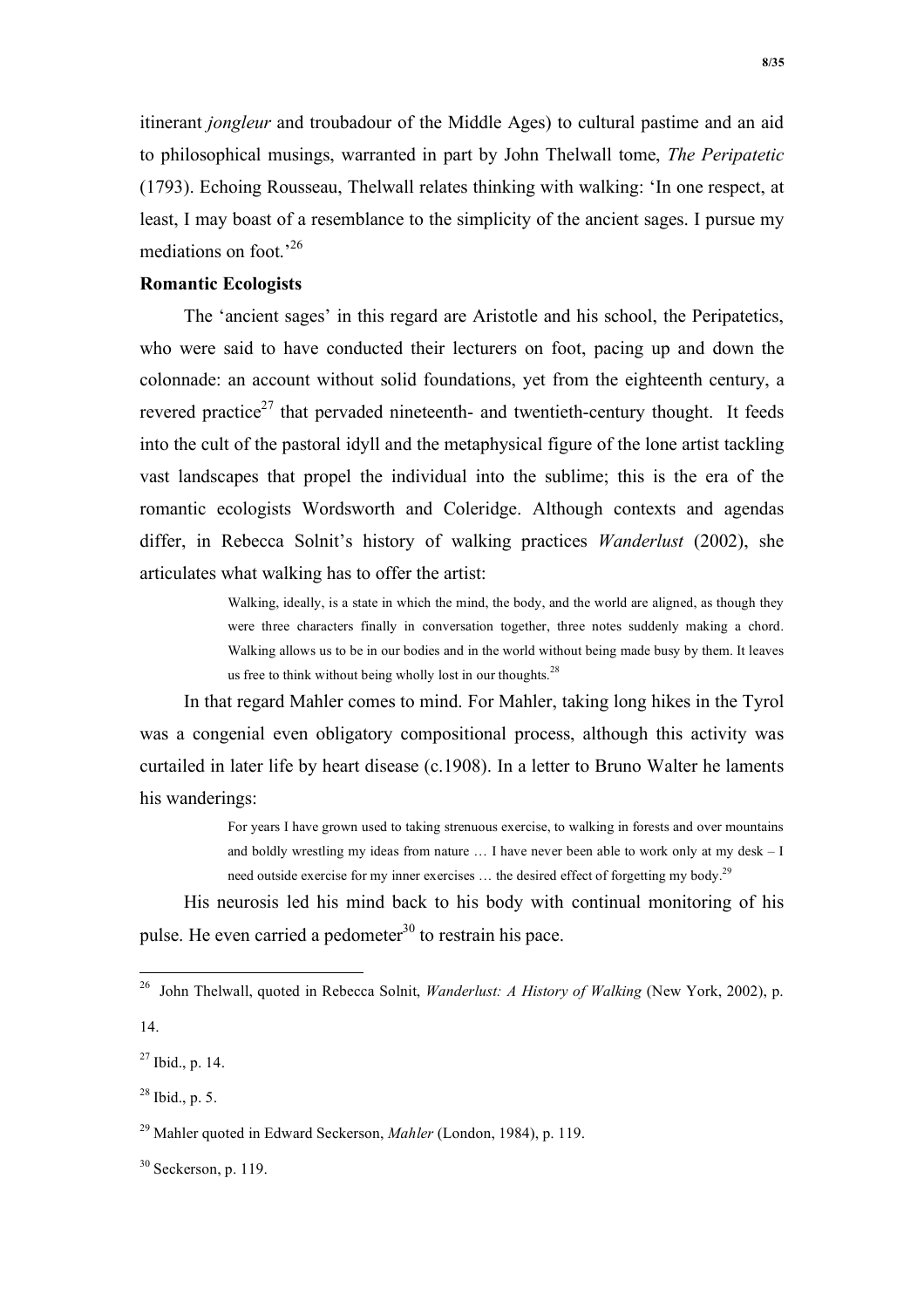Of course singing (mental or actual), or humming and whistling often accompanies walking, albeit unwittingly. Percy Grainger's *Walking Tune* for wind 5 some (*Room-Music Tit-bits No. 3*, 1904) is one such example, the quasi-Celtic tune coming to the 18 year old Grainger whilst he was on a three day trek in Western Argyllshire (Scotland) in the summer of 1900. Charles Amirkhanian based his homage to Grainger on *Walking Tune*. Amirkhanian's *Walking Tune (A Room-Music for Percy Grainger)* (1986–7) blends synclavier sounds, Grainger pastiche, and field recordings, including the sound of tramping and a swarm of humming birds, plus ambient recordings from Australia.<sup>31</sup>

For Beethoven, Mahler or Grainger or to that mind Elgar – a keen cyclist, whose music often calls for 72 beats a minute, the average rate of a heart beat<sup>32</sup> – these perambulations take the role of catalyst for fantasy. The resulting exhilaration can provide tempi, and untethered from everyday concerns, help promote a creative frame of mind. The sounds they encounter *in situ* can act as a prompt, but the semblance to the *real world* in such work tends to be symbolic in intent and delivery. Peppered throughout the poetry and prose of the Lake District poets we often find allusion to sounds of the *wilderness*. Attributing a 'voice to nature'<sup>33</sup>, Coleridge writes of the 'the brook's chatter' and 'the breeze, murmuring indivisibly'.<sup>34</sup> But these notions have less to do with the sounds themselves and the context that gave rise to them, and more to do with romantic ideology. This is analogous to, say Mahler's mimicking of bird song in *Der Trunkene im Frühling* (The Drunken men in spring), from the fifth song from *Das Lied von der Erde* (1907–9), which functions as a harbinger of spring. And in the fifth movement of *Symphony No. 3 in D minor* (1893– 6) where we hear a children's choir imitate the bells, the movement had the working title of 'What the Morning Bells Tell Me' (and later, replaced by 'What the Angels Tell Me'). This double edged relationship with the sound world that the composer

<sup>&</sup>lt;sup>31</sup> A similar eclectic yet considered mix of field recordings and synclavier are brought together in his homage to Samuel Beckett, *Pas de voix* (1988), including recordings made in the lobby and environs of Beckett's apartment in Paris.

<sup>32</sup> Jerrold Northrop Moore, *Spirit of England: Edward Elgar in his World* (London, 1984), p. 105.

<sup>33</sup> Jonathan Rée, *I See A Voice: A Philosophical History* (London, 1999), p. 56.

 $34$  Coleridge, 'Lines written in the Album at Elbingerode' (1799), quoted in Rée, pp. 56-7.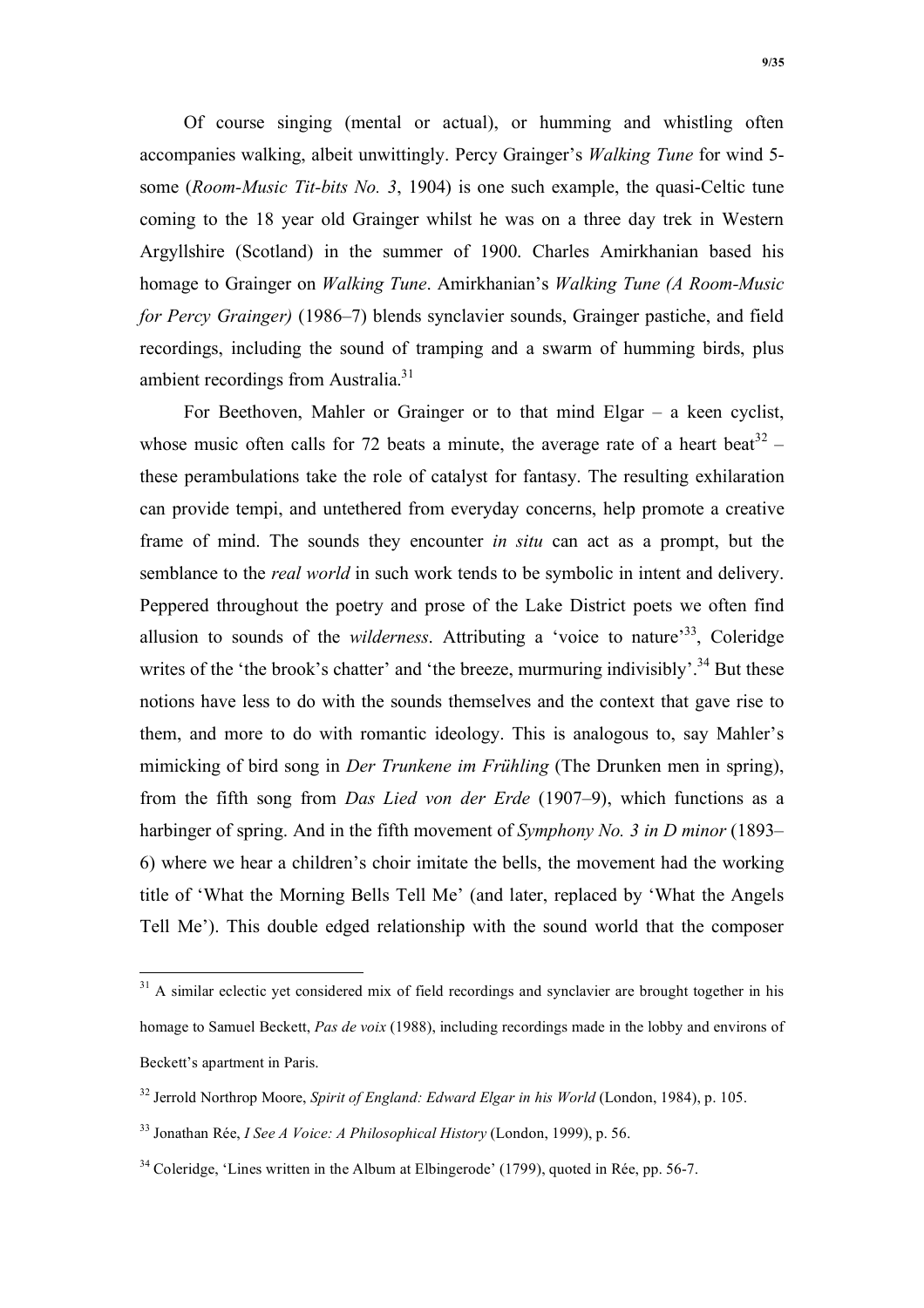extrapolated from is demonstrated in Ken Russell psychodramatic film, *Mahler* (1974): on composing the Fourth Symphony, Mahler complains to Alma about the noises (e.g. sparse sound of cows mooing and a distant church bell) (1899–1900) penetrating his composing hut at the utmost picturesque location of Maiernigg on Wörthersee.<sup>35</sup>

### **Satie**

In October of 1898, Erik Satie relocated to Arcuil, 10 km from Paris, where he stayed till his death (1925). From here he would set off on a daily walk to Paris (sporting, one can only assume, one of his seven identical grey velvet suits until he changes his guise for the final time in 1906). This was no hike, rather a peripatetic stroll, with generous hiatus for refreshment and composition *en route*; it was reputed that Satie notated 'ideas at night on foot which he would then work on in cafés during daytime'.36 In a conversation on Satie with John Cage (another walking composer and champion of Satie, that we will return to), Roger Shattuck and Alan Gillmor, Shattuck suggested that:

> … the source of Satie's sense of musical beat – the possibility of variation within repetition, the effect of boredom on the organism – may be this endless walking back and forth across the same landscape day after day, and finally taking it all in, which is basically what Thoreau did: the total observation of a very limited and narrow environment.<sup>37</sup>

Robert Orledge, stimulated by this notion, goes further to suggest that, 'the absence of expressiveness and sentimentality surely reflects the drab and often dangerous areas through which he walked<sup>38</sup>, suggesting that the 76 beats per minute pulse of *Parade* (1917) echoes Satie's walking speed. It is plausible that this may be a two way process, as the gait and actual walking speed of the composer at work is adjusted in correspondence with the allure and tempo of the music that is being unfolded and reworked as a mental walk through.

Satie's *Vexations* (c. 1893) – a short ostensibly simple homophonic work scored for piano, yet containing beguiling harmony, to be repeated 840 times with the tempo

<sup>&</sup>lt;sup>35</sup> Russell takes a liberal approach to chronology, as Mahler met Alma Schindler in 1901.

<sup>36</sup> Robert Orledge, Orledge, *Satie the Composer* (Cambridge, 1990), p. 20.

<sup>37</sup> John Cage (with Roger Shattuck and Alan Gillmor), 'Erik Satie: a Conversation', *Contact,* 25 (Autumn 1982): 25.

<sup>38</sup> Orledge, *Satie the Composer*, p. 18.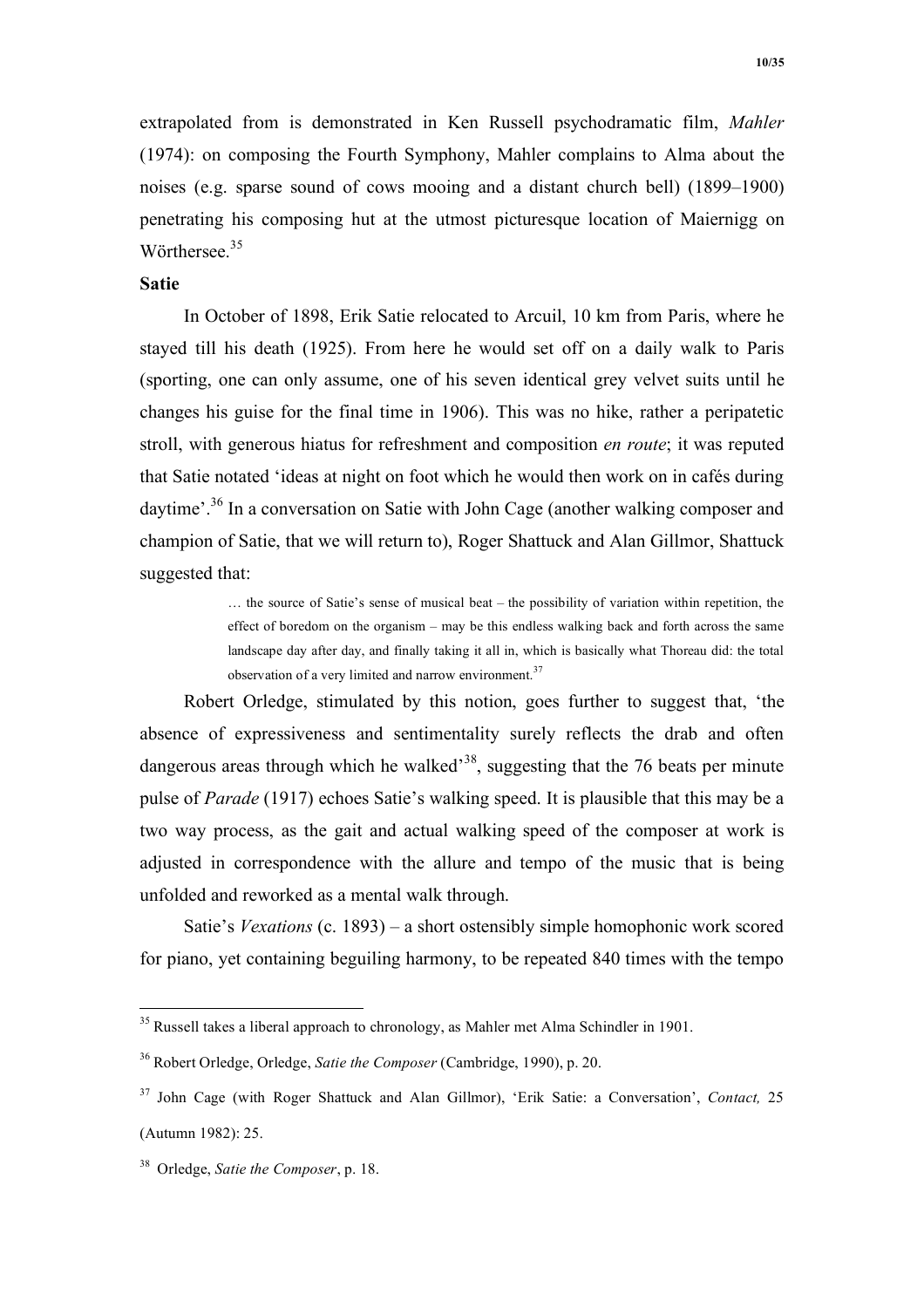marking of *Trés lent<sup>39</sup>* – is a pre-Arcuil work, yet it demonstrates his predisposition to repetition and simplicity over long durations (i.e. scale<sup>40</sup>). The effect of *Vexations* on the listener is similar to going on a long walk through homogenous topography. The scenery remains pretty much the same, but the light changes with the passing of the day through which we encounter intermittent showers (Satie was known for walking in all weathers). When John Cage mounted a performance (reputedly the first) in 1963 in New York with a relay team featuring luminaries from the New York scene, the total duration was 18 hours and 40 minutes. Cage noted an ambient quality of the work that acknowledges the here and now, enabling us, (and with Robert Rauschenberg's canvases in mind) '… to see such things as dust or shadows. Whereas, if we had the shadows carefully painted, as in Rembrandt, any other shadow entering the situation would be a disturbance and would not be noticeable, or if noticeable, a disturbance. $41$ 

Moreover, as with the long trek simile, as one would expect, during a performance of *Vexations*, concentration drifts, fatigue and hunger take precedence, long forgotten memories are recalled, and like the ailing Mahler you are brought to mind of your own physicality through discomfort. If you are in a group this shared discomfort can lead to a welcome solidarity. Cage, and the other performers and members of the audience of the 1963 performance were struck at how they was transformed by the performance, during and even more profoundly, by the morning after:

> What happened was that we were very tired, naturally, after that length of time and I drove back to Stony Point … – and I slept I think for, not 18 hours and 40 minutes, but I slept for, say 10 hours and 15 minutes. I slept an unusually long period of time, and when I woke up, I felt different than I

 $40$  'Up to one hour you think about form, but after an hour and a half it's scale. Form is easy - just the division of things into parts. But scale is another matter. You have to have control of the piece - it requires a heightened kind of concentration. Before, my pieces were like objects; now, they're like evolving things.' Feldman quoted in *Universal Edition Composer Brochure: Morton Feldman* (Wien, 1998), p. 3.

<sup>41</sup> Cage, Gillmor and Shattuck, p. 22.

 <sup>39</sup> For a fuller description see Gavin Bryars, 'Vexations and its Performers', *Contact*, 25 (Autumn 1983): 12-20.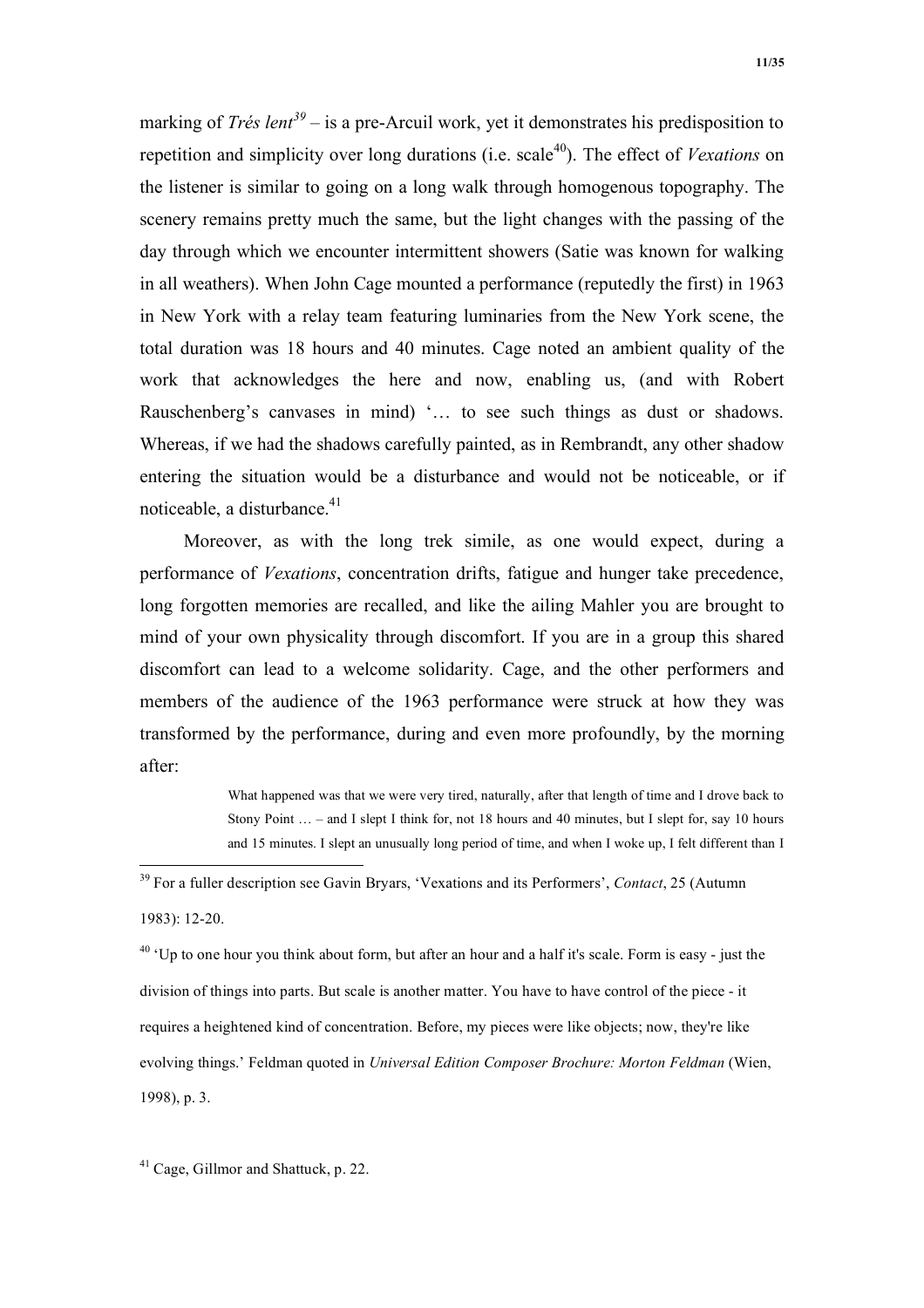had ever felt before. And furthermore, the environment that I looked out upon looked unfamiliar even though I had been living there. In other words, I had changed and the world had changed...<sup>42</sup>

Well into his Arcuil lifestyle, Satie even attempted to foster dispassionate meandering and chatting in the presence of a performance of his music. He tried out his *Musique d'ameublement* (1920), a forerunner of ambient music, during the intervals of a performance of music by Les Six, with the performers spread throughout the auditorium to provide a surround sound effect. Ironically, the result was that the audience stopped talking and headed back to their seats. Satie cried out at his audience to: 'Go on talking! Walk about! Don't listen!'. Of course all his peroration achieved, even despite a note in the program to 'pay no attention'43, was in fact to draw more focus to the music, rather than less.

## **Thoreau**

Like Satie, Henry David Thoreau (1817–62) – another marginal figure whose oeuvre was frequently referenced by Cage – took to daily saunters.<sup>44</sup> During two years and two months he lived hermit-like in Walden Pond in Concord, Massachusetts, on land owned by Emerson, daily traversing the territory. He wrote up this experience and musings back in 'civilized life'45 resulting in *Walden* (first published 1854). But unlike Ken Russell's portrayal of Mahler, Thoreau indicates that during his sojourn he did not assume an antagonistic relationship with the environment, quite the contrary:

> My vicinity affords many good walks; and though for so many years I have walked almost everyday and sometimes for several days together, I have not yet exhausted them. An absolutely new prospect is a great happiness, and I can still get this any afternoon. Two or three hours walking will carry me to as strange a country as I ever expect to see... There is in fact a sort of harmony discoverable between the capabilities of the landscape, and the threescore years and ten of human life. It will never become quite familiar to you.<sup>46</sup>

Thoreau composed and recomposed his walks within a defined territory, proclaiming that combinatory variation could not be exhausted within the span of a

 <sup>42</sup> Ibid., p. 24.

<sup>43</sup> Darius Milhaud, quoted in Robert Orledge, *Satie Remembered* (London, 1995), p. 154.

<sup>44</sup> Thoreau's preferred term (Henry David Thoreau, *Walking* (1861), in Jeffrey Kastner and Brian

Wallis (eds), *Land and Environmental Art* (London, 1998), p. 235.)

<sup>45</sup> Henry David Thoreau, *Walden* (Oxford, 1924), p. 1.

<sup>&</sup>lt;sup>46</sup> Thoreau, *Walking* (1862), http://thoreau.eserver.org/walking2.html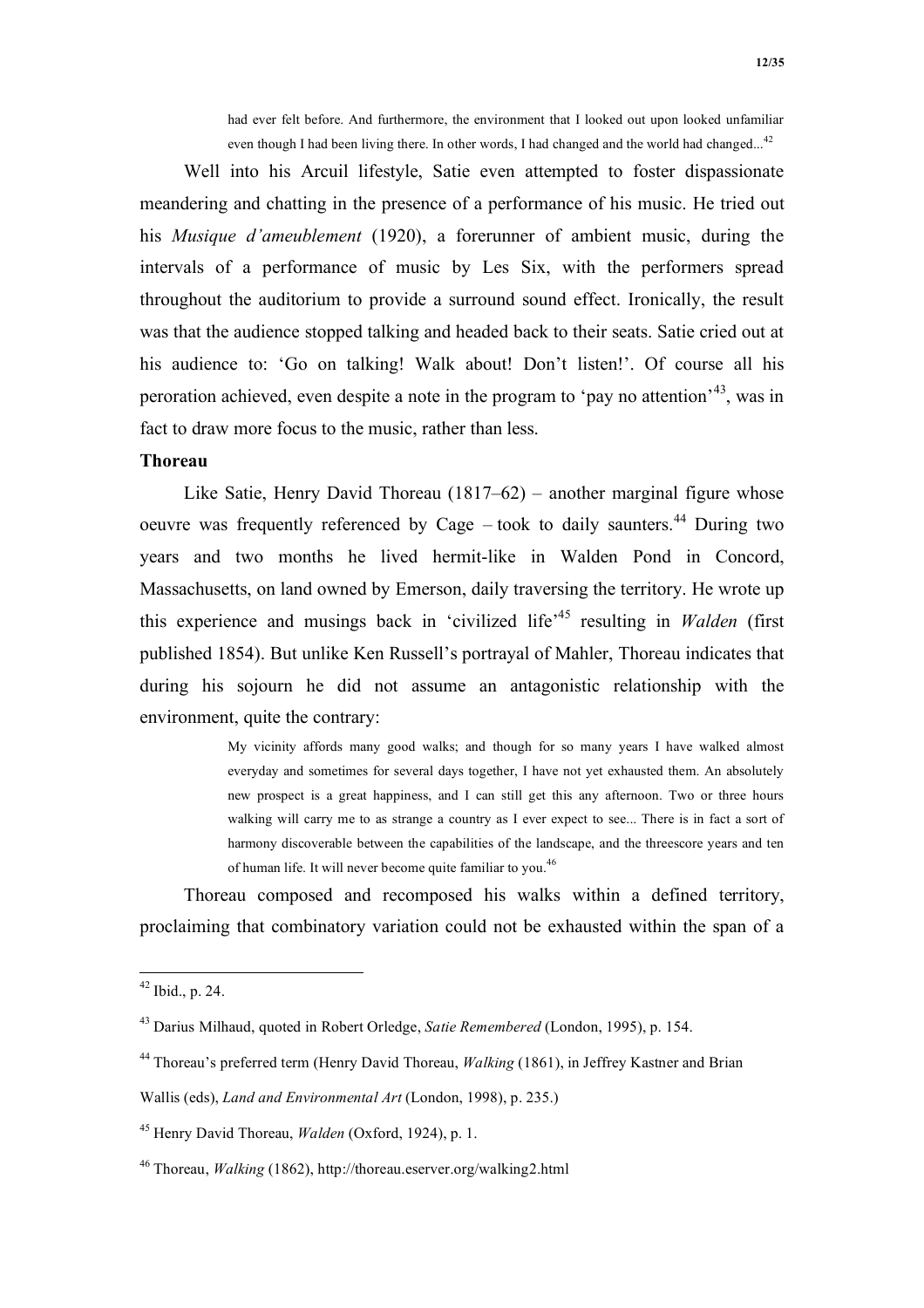lifetime.<sup>47</sup> This approach corresponds with one of Jean-François Augoyard's characterizations of walking practices (expounded in *Step by Step: Everyday Walks in a French Urban Housing Project*, first published in 1979) as analogous to the rhetorical figure<sup>48</sup> of the *metabole*: 'A bound spatial set is walked at one's pleasure, according to combinations whose variety seems endless … Metabole is always carried out in one's walks with a poetic, ironic, or playful tone. The space walked is always valued for itself.<sup>'49</sup>

<sup>48</sup> Augovard's concept of relating walking to rhetorical figures was picked up by Michel de Certaeau in *The Practice of Everyday Life* (first published in 1980). On surveying Manhattan from the 110th floor of the World Trade Center, de Certeau is ordained with the, 'voluptuous pleasure in 'seeing it all'': 'It allows one to read it, to be a solar Eye, looking down like a god. The exaltation of a scopic and gnostic drive.' (Michel De Certeau, *The Practice of Everyday Life* (Berkeley, 1988), p. 92.). On his return to ground level to continue his analysis of the spatial practice, in order to get beyond 'graphic representations alone,' de Certeau, displaying his semiotic proclivities, comparing 'pedestrian processes to linguistic formations,' (de Certeau, p. 103.):

The act of walking is to the urban system what the speech act is to language or to the statement uttered. […] it is a process of *appropriation* of the topographical system on the part of the pedestrian (just as the speaker appropriates and takes on the language); it is a spatial-acting out of the place (just as the speech act is an acoustic acting-out of language); and it implies *relations* among differentiated positions, that is, among pragmatic "contracts" in the form of movements (just as verbal enunciation is an "allocution," "posits another opposite" the speaker puts contracts between interlocutors into action). (de Certeau, pp. 97-8.)

Despite employing the metaphor of *rhetorics* and the tantalizing wide ambit in *The Practice of Everyday Life*, disapotiningly de Certeau defers to a more literary *scoping* of the city.

49 Jean Francois Augoyard, *Step by Step: Everyday Walks in a French Urban Housing Project* (Minnesota, 2007), p. 52.

 $47$  'The length of his walk uniformly made the length of his writing. If shut up in the house, he did not write at all.' Ralph Waldo Emerson, *Thoreau* in Joel Myerson (ed.), *Emerson and Thoreau* (Cambridge, 1992), p. 422.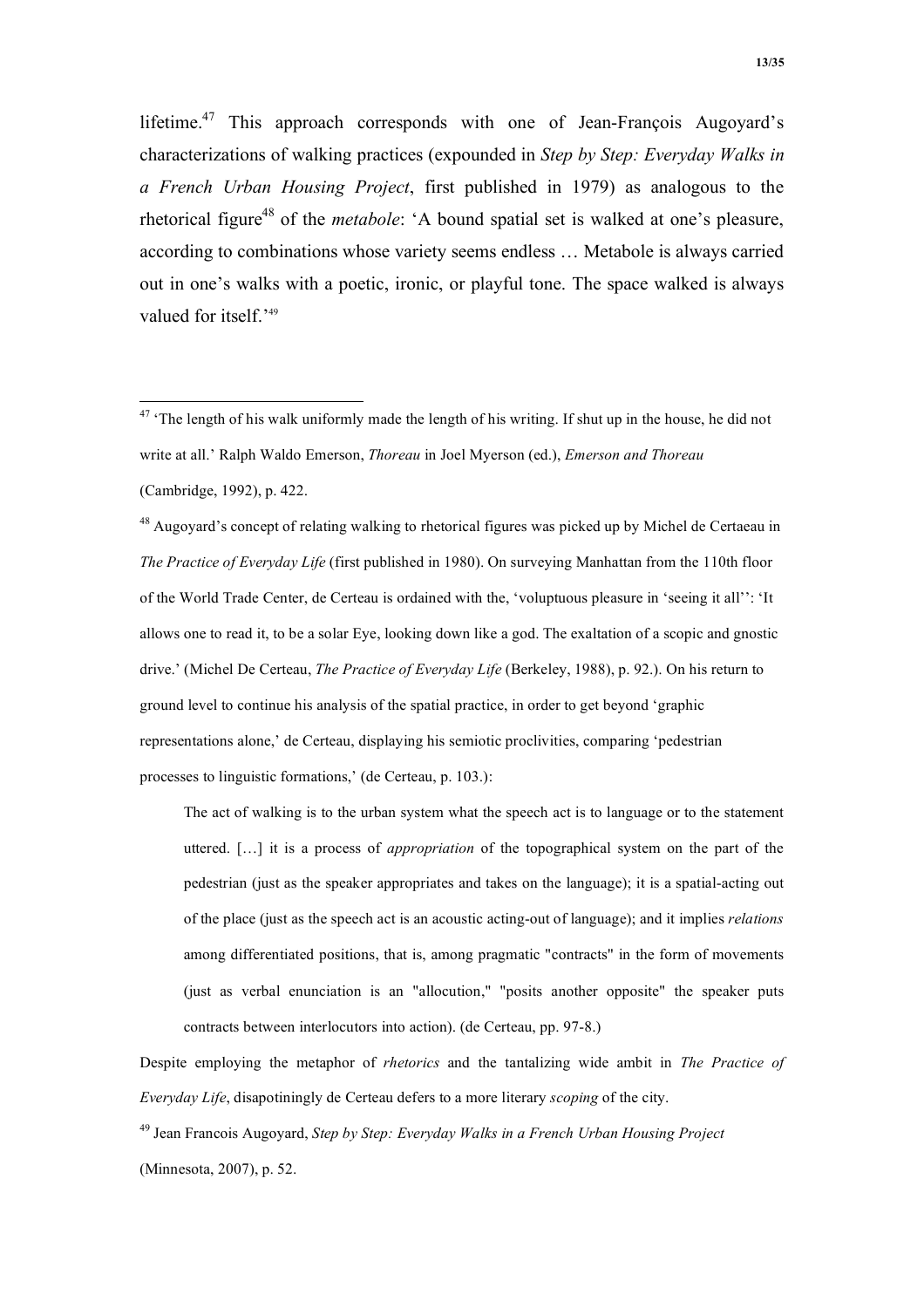Notwithstanding this creative cartographic spatial practice, Cage was impressed with this attitude of perpetually renewed interest within a limited area and topography<sup>50</sup>, yet resulting in fresh perception and affect, noting that 'Many people taking such a walk would have their heads so full of other ideas that it would be a long time before they were capable of hearing or seeing. Most people are blinded by themselves.'<sup>51</sup>

It is worthy of note that in antipathy to Cage's professed stance, Thoreau aligned himself with the romantic ecology canon<sup>52</sup>, bound up in a heroic quest – seduced by overloaded hyperbole<sup>53</sup>: 'for every walk is a sort of crusade'<sup>54</sup> - for transcendental spiritual reality accessed through the perception of the wildness of nature:

> … all good things are wild and free. There is something in a strain of music, whether produced by an instrument or by a human voice – take the sound of a bugle in a summer night, for instance – which by its wildness  $\ldots$  reminds me of the cries emitted by wild beasts in their native forests.<sup>55</sup>

Hence, Thoreau's avowal: by adopting a greater sympathetic 'free' and 'wild' disposition and lifestyle in alignment with the *natural world*, we can begin to approach those 'good things'.

### **Walking** *Zazen*

that Thoreau found in Walden Pond: 'Over and over again I've found it impossible to memorize Rauschenberg's paintings. I keep asking, 'Have you changed it?' and then noticing while I'm looking it changes.' John Cage, *Silence: Lectures & Writings* (London, 1978), p. 102.

*Romanticism to Ecocriticism* (London, 2000), p. 265.)

p. 57.)

 $50$  Cage finds a similar manner of recomposition in his perception of the canvases of Rauschenberg,

<sup>51</sup> Interviews with Lisa Low (1985), quoted in Richard Kostelanetz, *Conversing with Cage* (London, 1989), p. 45.

 $52$  'Most of the experience he describes in Walden are defined by literary and philosophical allusion in a sort of freefloating Platonic realm of traditional ideas.' (Louise Westling, 'Thoreau's Ambivalence Toward Mother Nature' (1992), in Laurence Coupe (ed.), *The Green Studies Reader: From* 

<sup>&</sup>lt;sup>53</sup> 'The writing of one's steps produces at the same time a reading that magnifies the site.' (Augoyard,

<sup>54</sup> Thoreau, *Walking* (1862), http://thoreau.eserver.org/walking2.html

<sup>55</sup> Thoreau, *Writing the Wilderness* (1862), quoted in Coupe, p. 24.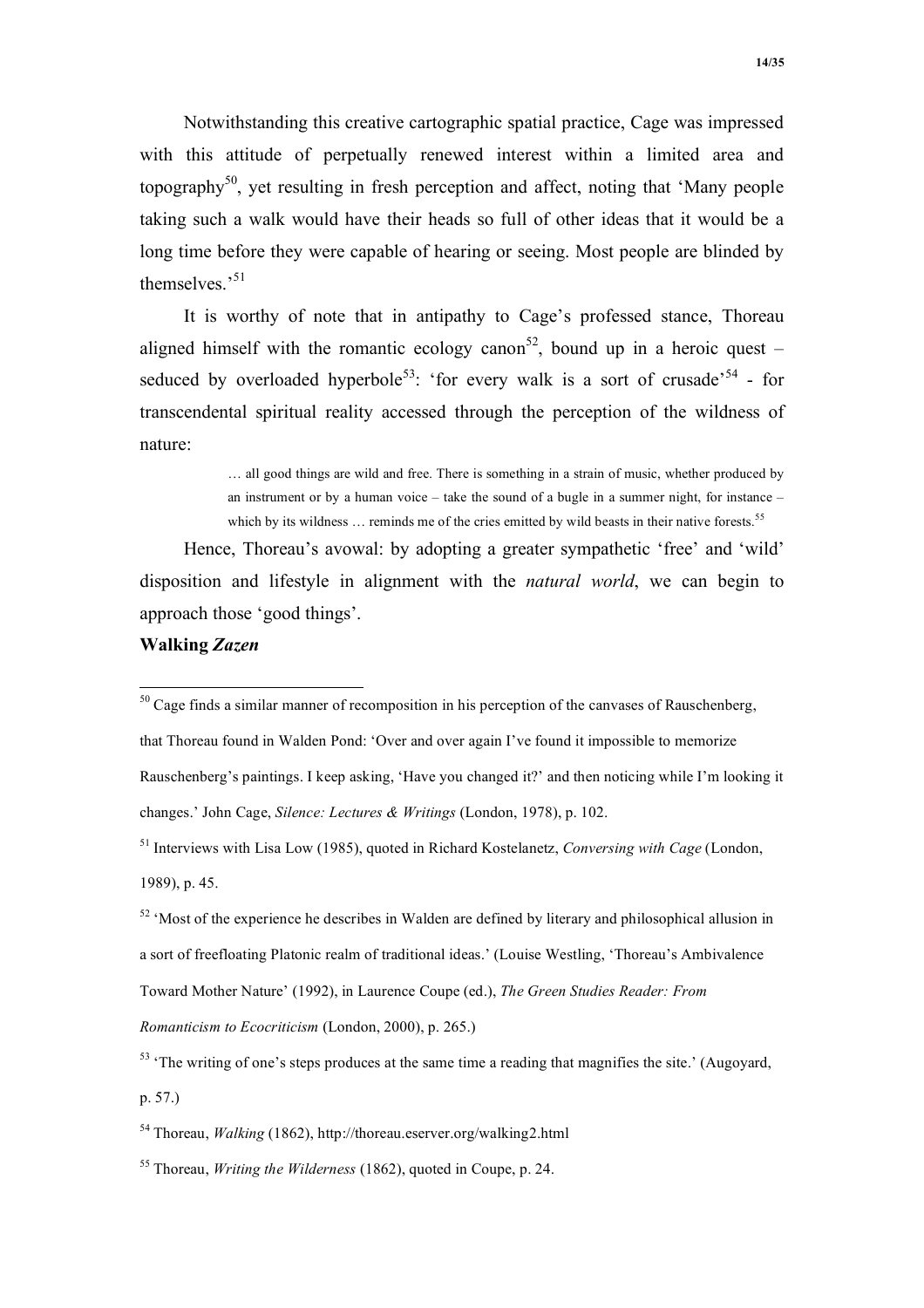Cage was renown for his eclectic transcultural accrual and concatenation of ideas developed throughout a lifetime, providing a coherent patchwork of compositional procedures. But it has been noted that where he was open to verbalized ideas, he was less interested in related 'bodily practices'.<sup>56</sup> For example despite profuse recourse to the writings of the Japanese Zen master, Dr D. T. Suzuki, to such an extent that his name became synonymous with Zen, Cage did not practice *zazen per se*. Consequently, it would be more precise to say that Cage's attitude was tangential to Zen, as Suzuki clarifies:

> Personal experience is strongly set against authority and objective revelation, and as the most practical method of attaining spiritual enlightenment the followers of Zen propose the practice if Dhyana, known as zazen [i.e. to sit in mediation]. $57$

In Zen mediation, walking *zazen* is customarily used as physical respite between sittings, nevertheless the practitioner attempts to maintain the same quality of focus whilst walking very slowly, step by step around the room in a group. The Vietnamese Zen Buddhist monk Thich Nhat Hanh has led a number of silent Peace Walks in Los Angeles (2005 & 2007) with groups of circa *3,000*, practicing what he calls mindfulness (a popular metaphor for Zen). This is a sharp contrast to the customary barrage of noise that accompanies public protests. Beyond the spiritual goal – 'when we practice walking meditation beautifully, we massage the Earth with our feet and plant seeds of joy and happiness with each step<sup>38</sup> – the spectacle of thousands of people walking slowly and 'mindfully' in silence is a powerful political act. Despite its outward manifestation such practice is at heart centripetal.

Walking *zazen* has found its way into experimental music *via* a Deep Listening exercise<sup>59</sup> harnessed by electronic music pioneer, Pauline Oliveros. Oliveros' instructions are similar to the Zen practice, however as the title suggests, *Extreme* 

 <sup>56</sup> Douglas Kahn, 'John Cage: Silence and Silencing', *The Musical Quarterly*, Vol. 81, No. 4 (Winter, 1997): 566.

<sup>57</sup> Daisetz Teitaro Suzuki, *An Introduction to Zen Buddhism* (London, 1991), p. 34.

<sup>58</sup> Thich Nhat Hanh, flyer for a Peace Walk, 2007, http://www.zcla.org/, (accessed 2008).

 $59$  'These exercises are intended to calm the mind and bring awareness to the body and its energy circulation, and to promote the appropriate attitude for extending receptivity to the entire space/time continuum of sound.' (Pauline Oliveros, *Deep Listening: A Composer's Sound Practice* (Lincoln, NE, 2005), p. 1).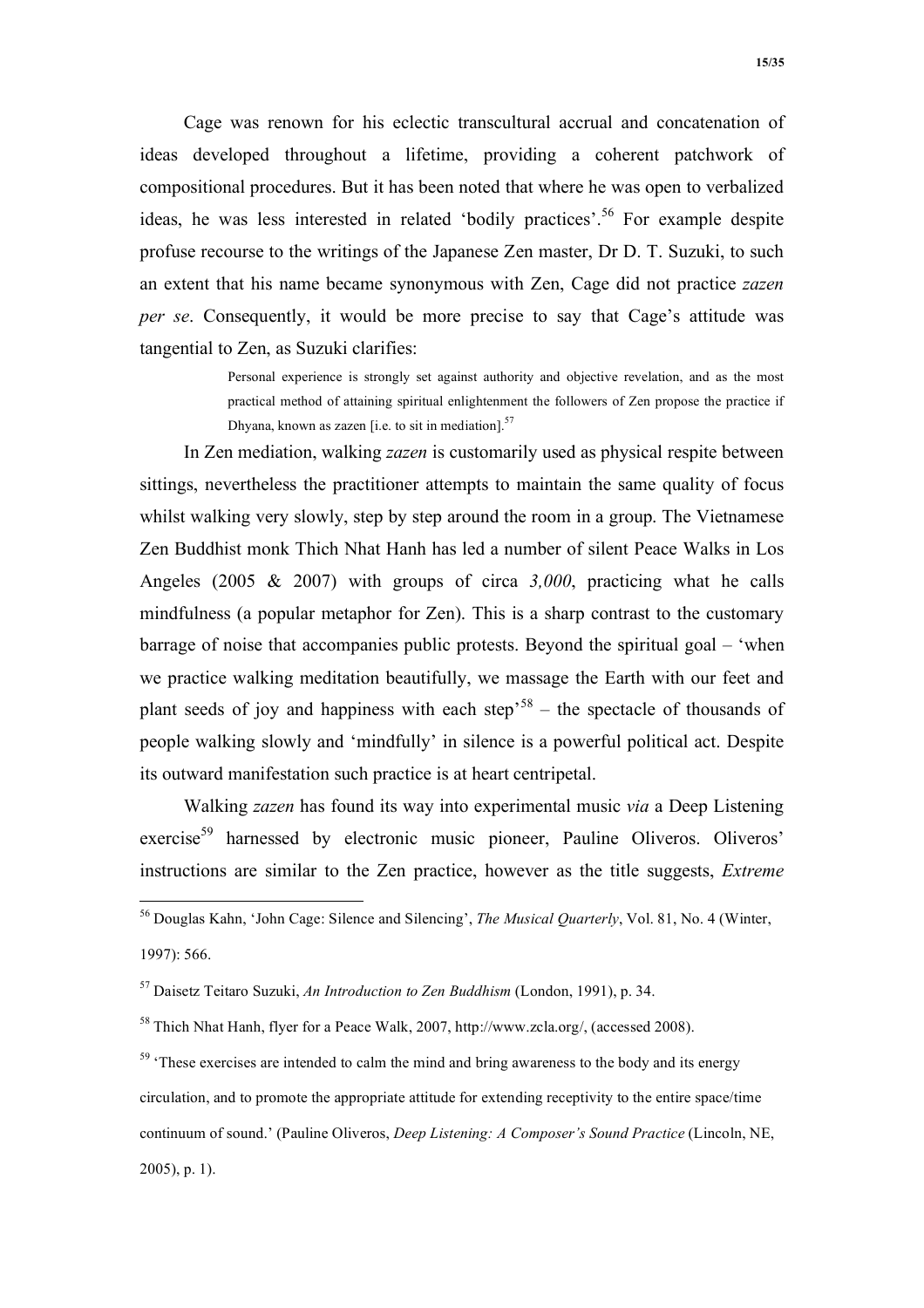*Slow Walk*, it has a kind of Bhutto-like task-based orientation, where the brief focuses the practitioner on ones bodily awareness aided by the challenge: 'you can always go slower'.<sup>60</sup> Whilst walking *zazen* does not encourage inference of external stimulus, which can cause a distraction from the exercise in hand (i.e. mindfulness), one practitioner has recounted how the experience of the *Extreme Slow Walk* lead him to a greater aural awareness of:

> … the creaking wood floor beneath my feet, the shuffle of socks against the lacquer, and the swish of jean fabric against itself … All of these auditory elements combined to play as a sort of soundtrack to the act of walking, which was transformed into an art.<sup>61</sup>

## **Cage the Forager**

Cage was known for rambling in the countryside during his free time. In August of 1954 Cage moved from the relative privacy of downtown New York, into a communal living farmhouse for artists, in rural Stony Point, New York State up the Hudson River, set up by friends from Black Mountain College, 'living in the attic with a wasps' nest for company'.<sup>62</sup> Ironically, despite eschewing the buzz of New York, Cage did not take to the crowed living space. Long walks in the neighbouring woods offered him the mental space he strived for. It was here that his knowledge of mushrooms became encyclopaedic, an interest that had gown out of sheer necessity for nutrition in 1934 during the Great Depression.<sup>63</sup> After his time at Stony Point, walking continued to be a means of hedonic foraging for mushrooms, something that he made time for in his itinerant life style around the globe, which was aside to his artistic practice and thought<sup>64</sup>: '... I was involved with chance operations in music, and thought it would just be a very good thing if I get involved in something where I couldn't take chances.'65

By the time Cage arrived at Stony Point he had already instigated a paradigm shift in the prevailing music culture – that has certainly help engender soundwalking

 <sup>60</sup> Ibid., p. 20.

 $61$  Andrew Taber, quoted in Oliveros, p. 60.

<sup>62</sup> David Revill, *The Roaring Silence: John Cage: A Life* (London, 1992), p. 180.

 $63$  Revill, p. 43.

<sup>64</sup> Although he did say that 'mushrooms allowed me to understand Suzuki'. (John Cage, *For the Birds*

<sup>(</sup>London, 1995), p. 188.)

 $65$  Yale School of Architecture (1965), quoted in Kostelanetz, p. 15.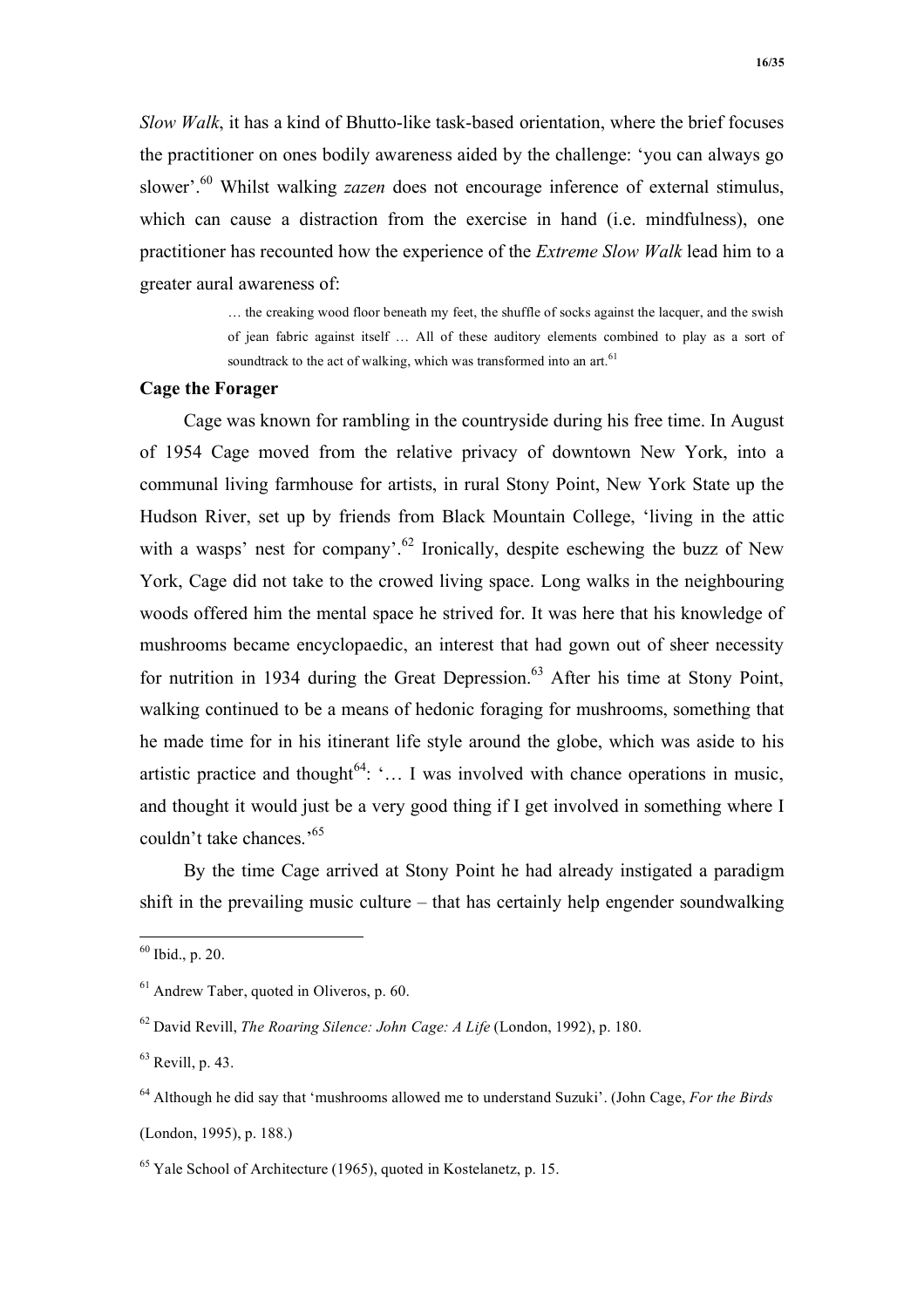as a valid offshoot of experimental music – exemplified in the *untitled event* in Black Mountain College and his 'silent work' *4'33"* both presented in the summer of 1952. *untitled event*

Although accounts differ concerning the duration and even the date of the *untitled event*, which used the unconventional venue of the dining hall at Black Mountain, we do have a vague sense of the scenario, thanks to William Fetterman's collation of first hand accounts<sup>66</sup>: simultaneous and staggered performances which individually did not intentionally support any other element. The elements included Cage, M. C. Richards and Charles Olson reciting text up ladders, David Tudor playing Cage's *Water Music* (1952), Robert Rauschenberg playing Edith Piaf records, Rauschenberg and Franz Kline painting suspended around the room, Merce Cunningham (who was chased by a dog at one point) and other dancers moving around the audience, projection of films and slides, etc.<sup>67</sup> Cage provided time brackets so performers had a sense of when to start and stop performing, and there was a plan charting out where performers were to be positioned. So duration and approximate location was a given, but it seems that everyone had freedom as to what to present. The audience were seated in a configuration of four triangles forming a square, with space for performers to move between the triangles, and space in the middle suggesting a theatre in the round. The perimeter of the dining room was the spatial frame for the performance.<sup>68</sup>

Of relevance to soundwalking in *untitled performance*, the customary focal point of a concert experience is exploded. There is no dedicated front or back orientation for the audience: foreground or background. And it called for a juxtaposition and superimposition of many different media and genre. As a result performance spills into the everyday, as it is unclear what is inside or outside of the performance, the perimeter of the room defining the limits of the performance space. And akin to the everyday soundscape, phenomena collide, coalesce and bifurcate in a haphazard manner regardless of intention.

This event helped spur Cage's interest in theatrical works, including the humorous *Music Walk* (1958) and *Water Walk* (1959). Although walking was a minor

 <sup>66</sup> William Fetterman, *John Cage's Theatre Pieces: Notations and Performances* (Amsterdam, 1996).

<sup>67</sup> For a collation of accounts of *untitled event* see Chapter 5 of Fetterman, pp. 97-104

 $68$  Ibid., pp. 97-104.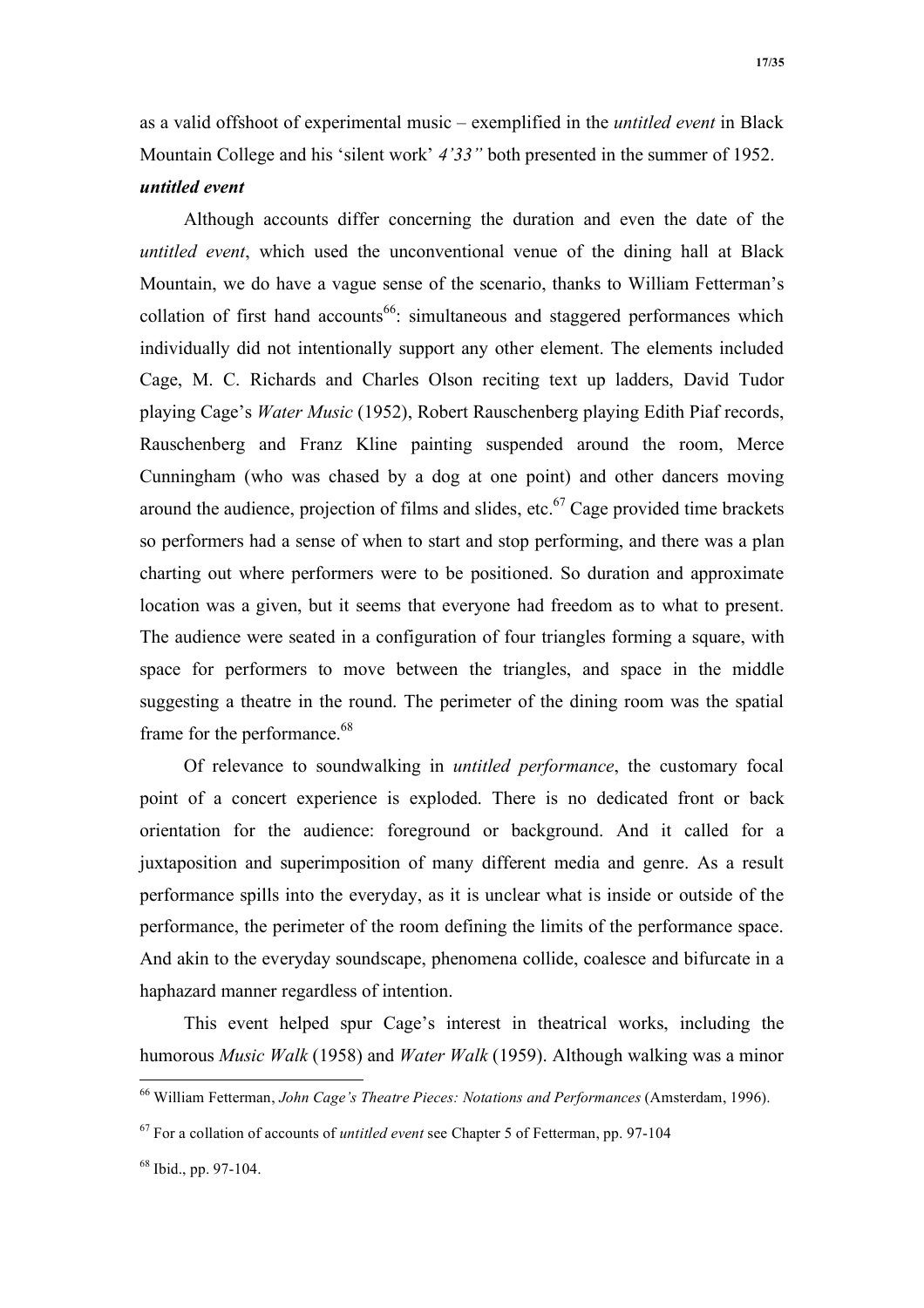feature of *Water Walk*, it was manifest as an integral element in *Music Walk*. In a version done with Jill Johnston in New York in 1962 (*Music Walk with Dancer*), among other elements, Philip Corner, interviewed in 1989, still had a clear impression of the quality of movement:

> There was a lot of movement. I remember this being very lively. David Tudor and John Cage had to get up and go to other places to do things, and turn on things and do other things, so there was that whole theatrical aspect, the conjunctions in space. The movement from one point to another was very much a fast movement. Efficient. No hesitancy. It wasn't a slow drag by any means, but I wouldn't say it was hectic – it seemed like it was totally under control. They gave themselves enough time to get wherever they were going.<sup>69</sup>

And in the *musicircus* (the first version done in 1967) events – 'a multi-media event of simultaneous and independent performances, often presented in nontraditional performance spaces, with a large number of participants, and lasting for several hours<sup> $70$ </sup> – it is the audience who is required to manoeuvre, and through their multiple locomotion and trajectories the work is given form.<sup>71</sup>

As well as the many different circumstances and combinations of *musicircus* that have been performed even after Cage's death, the method of the mobile audience, has led to open air works such as *Fifty-Eight* (1992) for Landhaushof (mansion courthouse) in Graz, where 58 musicians are placed in the 58 arches of the courtyard, generating a 58 point source polyphony. A work with a similar homogenous, albeit more continuous texture is James Tenney's *in a large open Space* (1994) for variable orchestra (12 or more players), where he invites the audience to physically move through the harmonic series (based on a double bass F) spread throughout the site and maintained by the performers who are assigned a harmonic, for an indefinite duration: an otherwise static sonic field is made fluid through movement. Unlike the hectic *Music Walk*, in the *musicircus* approach the audience tends to move slowly, with generous lingering.

<sup>&</sup>lt;sup>69</sup> Philip Corner, quoted in Fetterman, p. 58. For a collation of accounts of different performances and versions of *Music Walk* see Chapter 3 of Fetterman, pp. 47-59

 $70$  Ibid., p. 125.

 $71$  Umberto Eco had already noted this trend from a European perspective in 1962. 'Contemporary poetics proposes a whole gamut of forms – ranging from structures that move to the structures within which we move – that call for changing perspectives and multiple interpretations.' Umberto Eco, *The Open Work*. trans. Anna Cancogni (London, 1989), p. 24.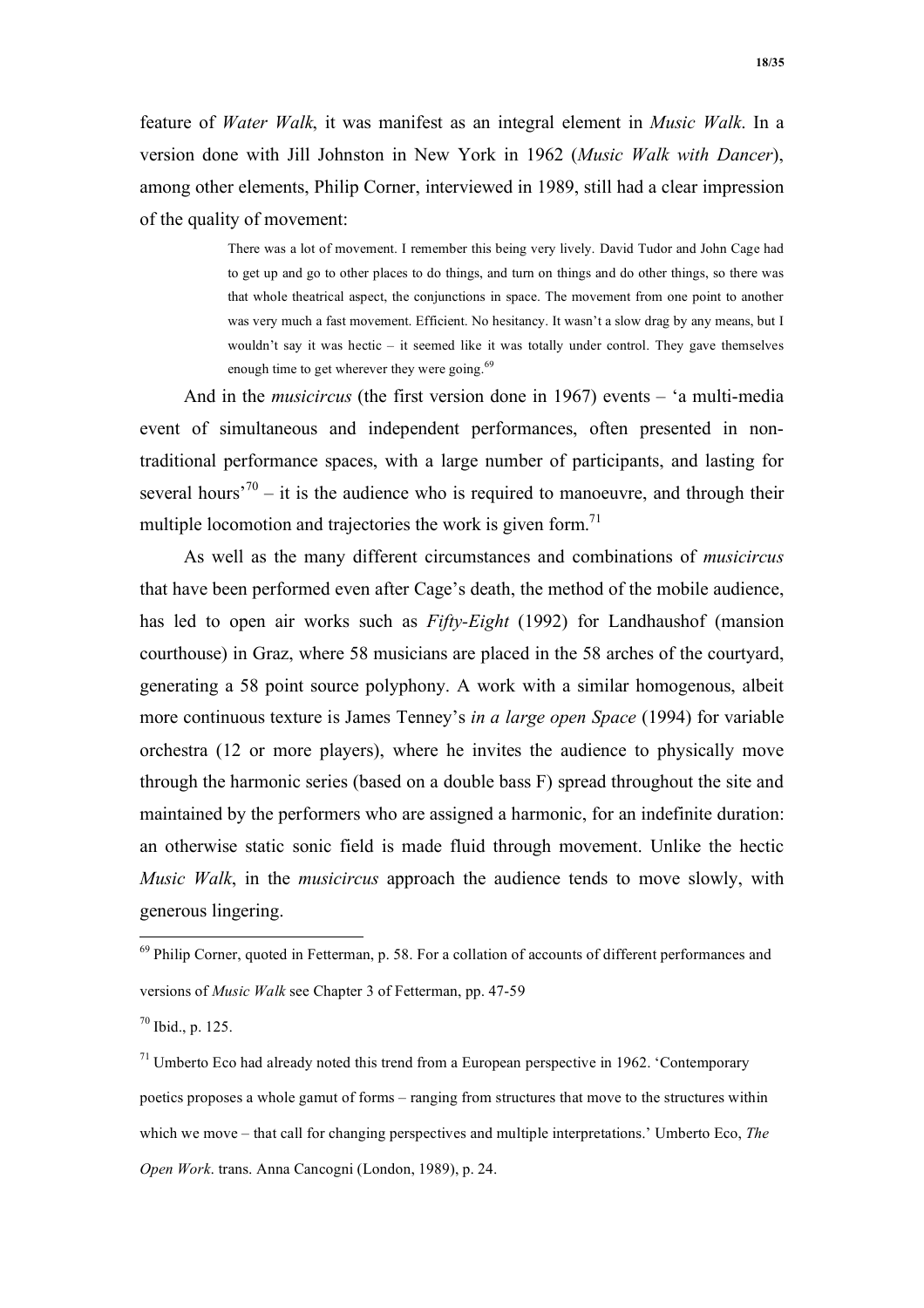*4'33"*

This problematizing of intention and focus of the concert hall performance is taken to polar extremes in *4'33".72* David Tudor, who gave the first performance of *4'33"* in Woodstock, New York in 1952, recounted that 'There was a tin roof and it rained during the second movement - not during the first or third.'73 Although the rain was not notated, what is groundbreaking here is that the sporadic sound of the rain did not contaminate the work; rather it was as valid an element as any other sonorous occurrence within the time brackets of the three movements: 'Those [sounds] that are not notated appear in the written music as silences, opening the doors of the music to the sounds that happen to be in the environment.'74

In his collection of short anecdotes and aphorisms to be retold as an accompaniment to Merce Cunningham's dance, *How to Pass, Kick, Fall and Run* (1965), Cage retells the story of a piano performance by Christian Wolff with includes chunks of silence in the score. The performance took place whilst the windows happened to be open, consequently the sounds of 'traffic, boat horns' spilled in the room, masking much of the piano. On being encouraged to perform the work again with the window closed this time, Wolff remarked that '… he'd be glad to, but that it wasn't really necessary, since the sounds of the environment were in no sense an interruption of the music.<sup>75</sup>

With a nod to his chess teacher and first generation Dadaist, Marcel Duchamp, whose notion of the *readymade*, e.g. *Fountain* (i.e. a urinal) (1917), proposes that, 'the artist cannot make, but can only take what is already there',76 in *4'33"* Cage extends the aural frame from stage onto the extant soundscape: Nyman calls this an act of 'decentralization'.77

 <sup>72</sup> Much has been written on the genesis of *4'33"* founded on Cage's self-proclaimed account. For a debunking of some of the myth see Kahn, p. 566, and Dickinson's interview of Tudor in 1987 (Peter Dickinson (ed.) *Cage Talk: Dialogues with and about John Cage* (New York, 2006))

<sup>73</sup> Tudor, quoted in Dickinson, p. 88.

<sup>74</sup> John Cage, *Silence: Lectures & Writings* (London, 1987), pp. 7-8.

<sup>75</sup> John Cage, *A Year from Monday: Lectures & Writings* (London, 1968), p. 133.

<sup>76</sup> Douglas Crimp, *On the Museum's Ruins* (Cambridge, MA, 1993), p. 71.

 $^{77}$  Nyman, p. 25.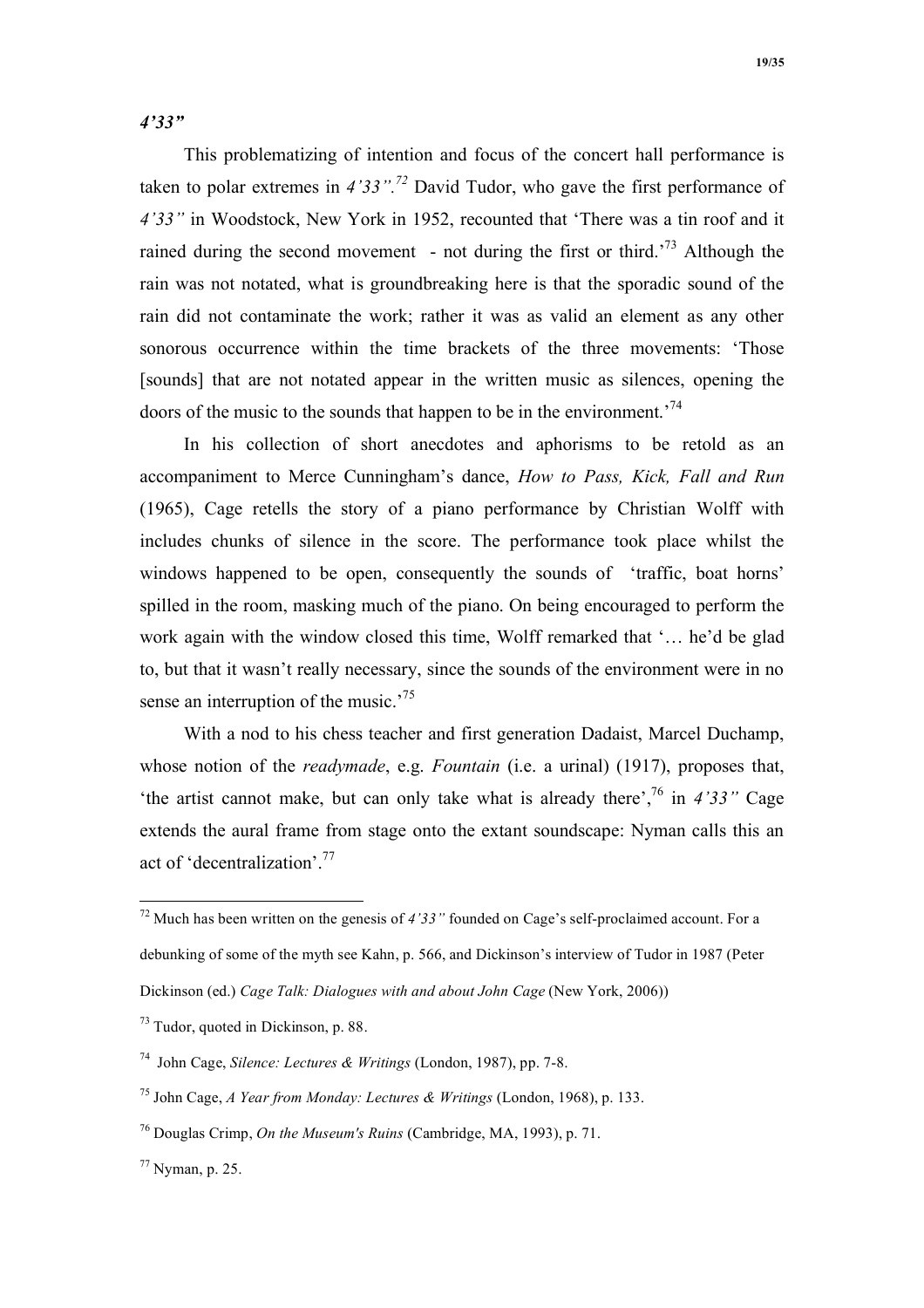Cage had witnessed Rauschenberg's white and black canvases of 1951–52, which were ostensibly blank (in fact consisting of a layer of domestic paint), encouraging the viewer to concatenate the dust settling on the canvas, and the glare of the gallery lighting as a here-and-now functioning of the artwork. With a similar nerve, Cage uses the concert hall context to *facilitate* a time-based listening frame out of a mute musical act (i.e. *musicing*), allowing all that is audible, listenable and musical: 'I have felt and hoped to have led other people to feel that sounds of their environment constitute a music, which is more interesting than the music which they would hear if they went into a concert hall.<sup>'78</sup>

The phenomenologist Don Ihde reflecting on the habitual filtering of audible information bifurcates incoming sound as either *fringe* or *focal* phenomena; the reading of which is continually shifting due to cultural convention and contingencies of the site:

> I go to the auditorium, and, without apparent effort, I hear the speaker while I barely notice the scuffling of feet, the coughing, the scraping noises. My tape recorder, not having the same intentionality as I, records all these auditory stimuli without distinction, and so when I return to it to hear the speech re-presented I find I cannot even her the words due to the presence of what for me had been fringe phenomena.<sup>79</sup>

Cage's *4'33"* upsets the *status quo* of the concert hall, bringing *fringe* phenomena into the foreground, becoming *focal*. Moreover the listener is embodied in the space. Cage however, did not limit performances of it to the concert hall. In collaboration with Nam June Paik, Cage took this work onto the streets of Manhattan. On making a film version of *4'33"*, they randomly selected locations to record the ambiences of Manhattan using a map and the *I Ching*: 'to simply hear what was there to hear'.<sup>80</sup> Cage also performed the work on piano in Harvard Square, Boston, in 1973.

Although much of Cage's work is positioned in the classical music context of the concert hall, James Pritchett notes that it is ultimately not a question of letting the sounds of the world in, rather, 'he opens it to let the world invite us out'. $81$ 

 <sup>78</sup> Cage, quoted in Kostelanetz, p. 65.

<sup>79</sup> Don Ihde, *Listening and Voice: A Phenomenology of Sound* (Ohio, 1976), p. 74.

<sup>80</sup> John Cage, from CD Booklet for *Roaratorio*, Wergo WER 6303-2 (1994), p. 14.

<sup>81</sup> James Pritchett, *"Something like a hidden glimmering":*

*John Cage and recorded sound*, www.rosewhitemusic.com/cage/texts/glimmering.pdf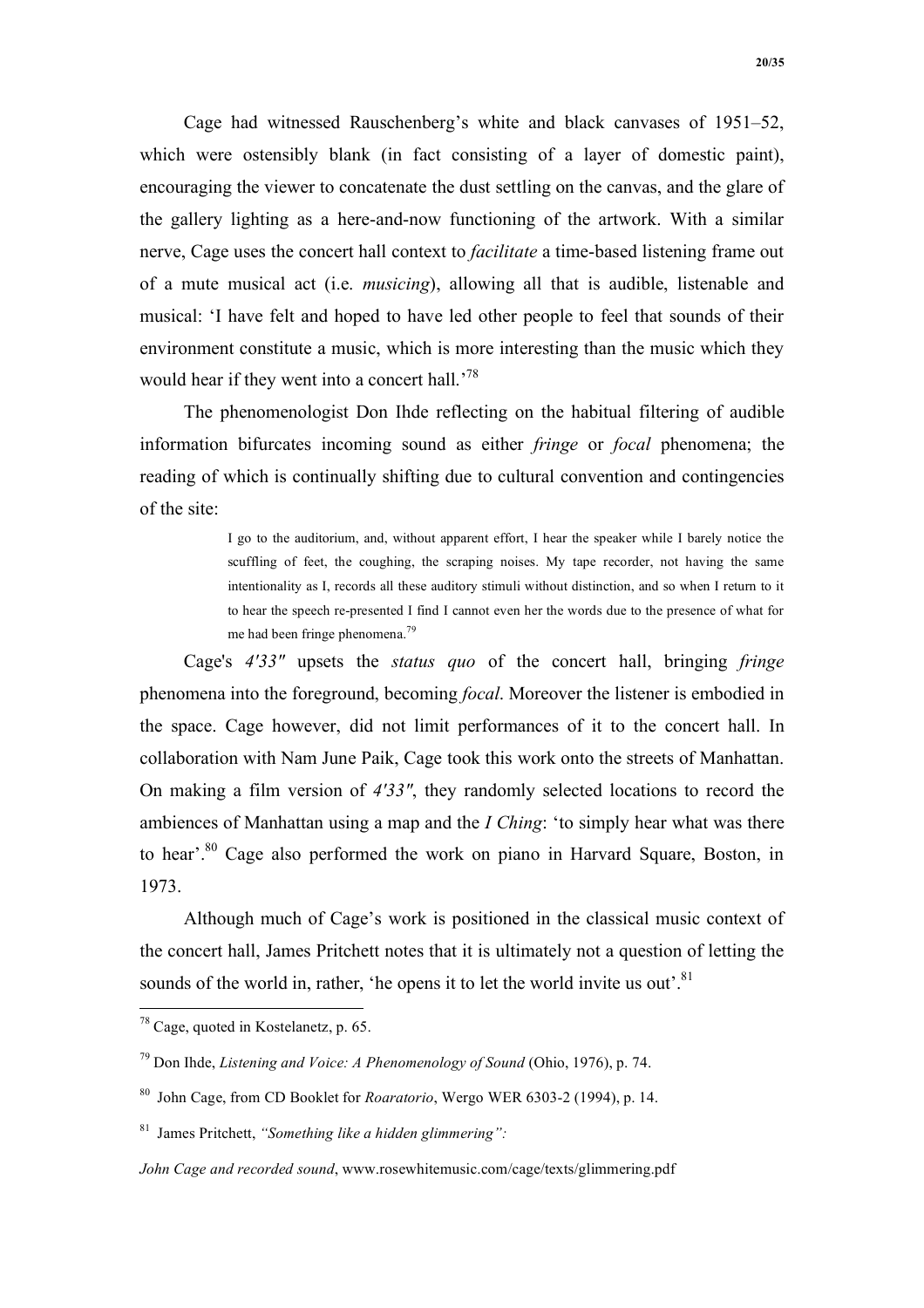… the music I prefer, even to my own or anybody else's, is what we are hearing if we are just quiet. And now we come back to my silent piece. I really prefer that to anything else, but I don't think of it as 'my piece'.<sup>82</sup>

Thus for Cage, *4'33"* is not context specific, and it does not require the *musicing* paraphernalia of concert performance: shifting it from compartmentalized composition in a concert hall into a listening attitude emplaced in the everyday. It is apposite to compare this approach to Westerkamp's definition of soundwalking. Both share an attention to listening to the environment whatever the context, however underpinning Cage's stance is the oft-quoted mantra: 'New music: new listening. Not an attempt to understand something that is being said, for if something were being said, the sounds would be given the shape of words. Just attention to the activity of sounds<sup>383</sup>

In his critique and demystification of the genesis of *4'33"*, Douglas Kahn articulates the limitation of this attitude: '[Cage] did not incorporate the social, or the ecological for that matter, into the immediate materiality of sounds, but only simulated their compass and complexity through undifferentiated totalization.<sup>84</sup>

It is the artists working in the aftermath of  $4'33''^{85}$ , in particular the Neo-Dadaist and Fluxus artists, that we find an acknowledgment, and for some an embracement of the social and/ or ecological, resulting in a plethora of walking based activities.

# **Fluxus walks**

Paradoxically it was Cage's own students in his Experimental Music Composition class at the New School for Social Research in Manhattan (where he taught from 1956 to 1960) who resolutely reintegrated the social, although refracted through Cagean precepts of chance and indeterminacy. The class included George Brecht, Al Hansen, Dick Higgins, Allan Kaprow and Jackson MacLow, a veritable role call of the first generation American Fluxus movement.

 <sup>82</sup> Cage, quoted in Kahn, p. 561.

<sup>83</sup> Cage, *Silence: Lectures & Writings*, p. 10.

<sup>84</sup> Kahn, p. 589

<sup>&</sup>lt;sup>85</sup> 'Every young artist tried to define himself/herself as going past Cage but this was very difficult because the Cagean revolution was very thorough.' (James Tenney quoted in Douglas Kahn, *Noise, Water, Meat: A History of Sound in the Arts* (Cambridge, Mass, 1999) p. 225**.**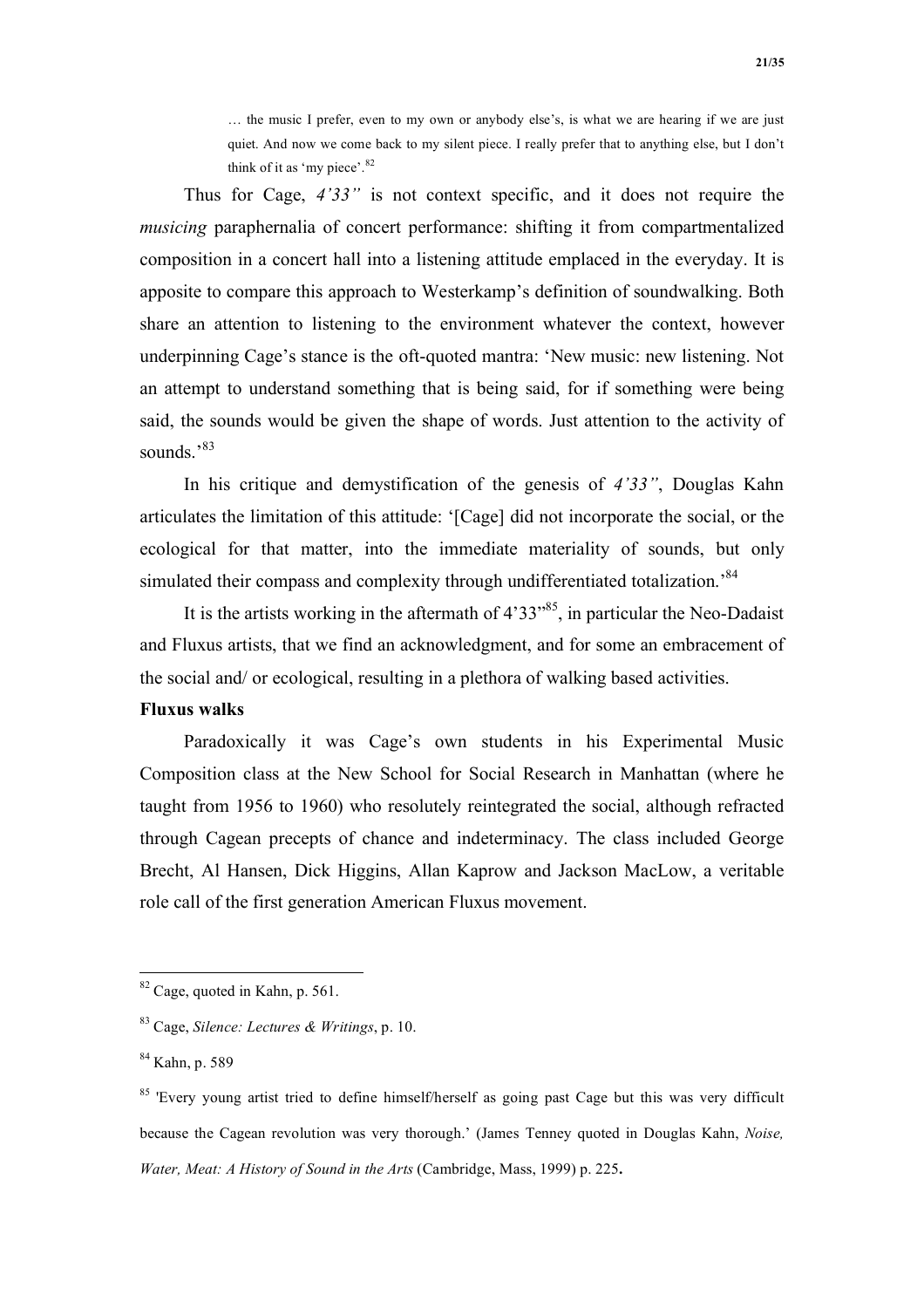Brecht, like the rest of this group, was not content with framing his work within the rubric of music, rather he adopted the notion of 'an expanded universe of events'<sup>86</sup> where 'each event comprises all occurrences within its duration'<sup>87</sup>, yet within an event, 'sound is deemed incidental'.<sup>88</sup> He adopted the notational device of the 'event score': pithy, haiku-like performance instructions printed on cards, a technique that became a pervasive device for Fluxus art.

For example in *Water Yam* (a collection of event scores on cards that he worked on between 1959–1963), on a card titled *Air Conditioning* the instructions are: 'move through the place'. There is a parsimony in the delivery of the instruction, and a simplicity in carrying it out, albeit open to interpretation and influence by contingencies of the site, resulting in an ephemeral act that anyone can perform, demonstrating an everyday orientation: suggesting there is no boundary between art and life.<sup>89</sup>

> Intentionally performing everyday life is bound to create some curious kind of awareness. Life's subject matter is almost too familiar to grasp, and life's formats (if they can be called that) are not familiar enough.<sup>90</sup>

There are many text scores that ask for some kind of ambulatory activity, most famously, La Monte Young's *Composition 1960 No. 10*, a performance score consisting of the instruction, 'draw a straight line and follow it', Takehisa Kosugi's *Theatre Music* (date unknown) with the instruction, 'keep walking intently' and Dick Higgins' *Gángsáng: For Ben Patterson* (1963):

88Anna Dezeuze, 'Brecht for Beginners', *Papers of Surrealism*, Issue 4 (Winter 2005), www.surrealismcentre.ac.uk/papersofsurrealism/journal4/acrobat%20files/dezeuzepdf.pdf (Accessed 2008): 2.

 <sup>86</sup> Ina Blom, 'Boredom and Oblivion', in Ken Friedman (ed.) *The Fluxus Reader* (New York, 1998), p. 68.

<sup>87</sup> Liz Kotz, 'Post-Cagean Aesthetics and the "Event" Score,' *October*, 95 (Winter 2001): 75.

<sup>89</sup> Friedman, p. 247. Brecht's attitude to music is laid bare with a jibe at Cage in his *Virtuoso Listener*, with the instructions 'can hear music at any time' (Jill Johnston, 'George Brecht, the Philosopher of Fluxus' (2007), *The Johnston Letter*, Volume 2, Number 7,

http://www.danceinsider.com/jill\_johnston/j041907.html (2007).

<sup>90</sup> Allan Kaprow, *Essays on the Blurring of Art and Life* (Berkeley, CA, 2003), p. 187.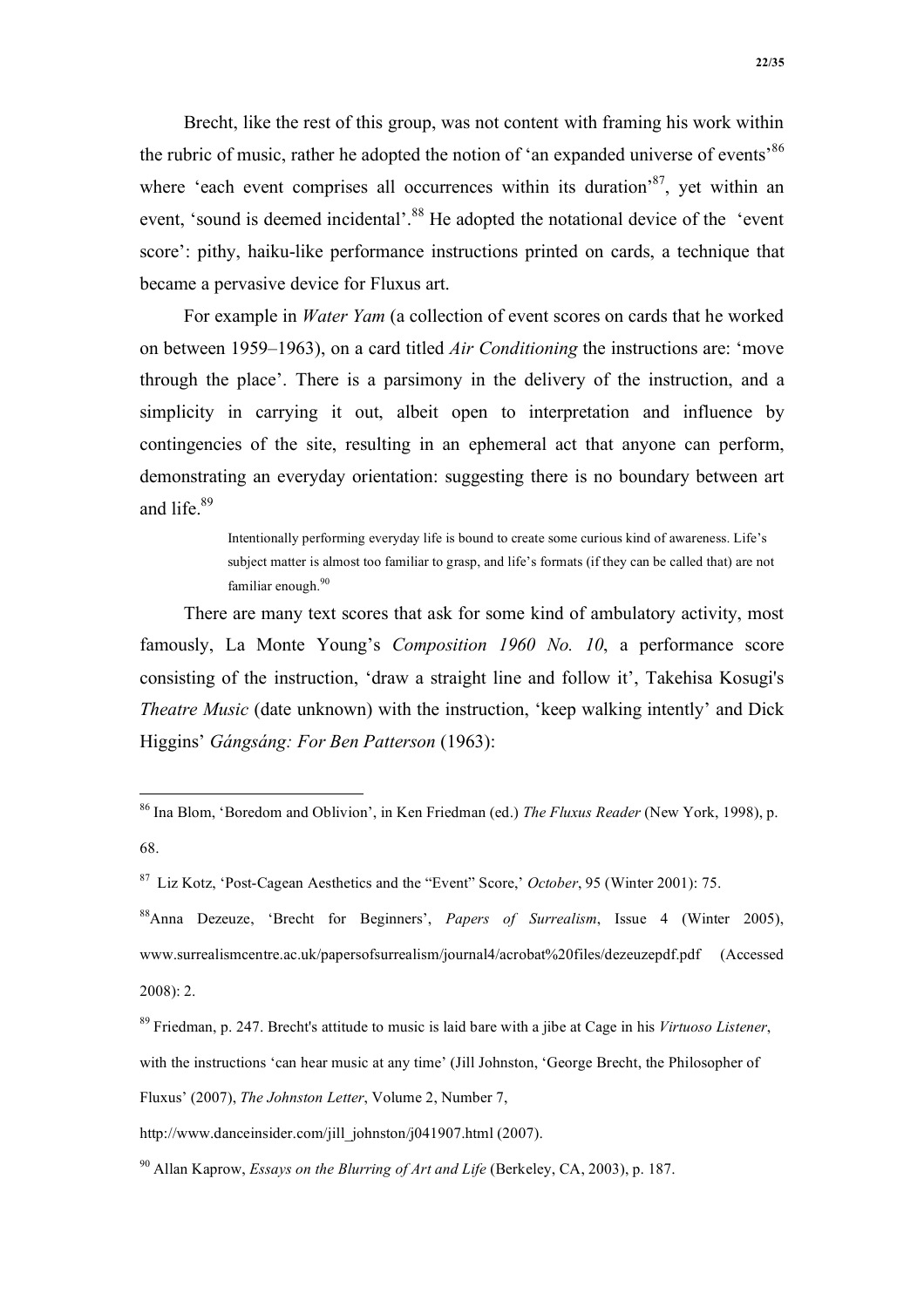*One foot forward. Transfer weight to this foot. Bring other foot forward. Transfer weight to this foot. Repeat as often as desired.*  Stockholm, February 27, 1963<sup>91</sup>

Clearly these works are open to interpretation, which could quite easily take on a metaphorical reading. Other Fluxus works that are walking based include: Alison Knowles - *Shuffle* (1961), Ben Vautier – *Run* (1963), Milan Knizak - *Walking Event* (1965), Bengt af Klintberg - *Forest Event Number 6* (1966), Wolf Vostell – *Circle II*  $(1966)^{92}$ 

In *Tour* (New York, 1963), by double bass player Ben Patterson (despite being an American he emerged out of the Cologne Fluxus scene working with George Maciunas), interpersonal relationships and one's extra-visual spatial awareness of the everyday is explored. Participants are blindfolded and led through an environment by a guide. The guide chooses the route, leading the participant for over 45 minutes.<sup>93</sup> Patterson has continued his interest in site, in *The Liverpool Song-Lines* (2002), shifting the concept of the Australian Aborigine song-line to Liverpool, he provides an aural map, guiding the listener though the city using the names of public houses and places of worship as signposts.

#### **Judson Dance Theatre**

Concurrently with the flourishing of Fluxus and in the light of minimal sculpture, by such artists as Carl Andre, Dan Flavin, Donald Judd, the dance world was rebelling against the erstwhile obligatory dance training and deference to the balletic canon, with a refocusing towards the abstraction of pedestrian movement. This was most pronounced in the work of Yvonne Rainer and Steve Paxton of the

 <sup>91</sup> Geoffrey Hendricks, *Critical Mass: Happenings, Fluxus, Performance, Intermedia, and Rutgers* 

*University, 1958-1972* (New Jersey, 2003), p. 11.

 $92$  The text based score of these and other performance scores can be found at Fluxus Performance Workbook (Ken Friedman, Owen Smith, and Lauren Sawchyn, *Fluxus Performance Workbook*, supplement to *Performance Research,* Vol. 7, No. 3 'On Fluxus' (2002),

http://www.thing.net/~grist/ld/fluxus.htm (Accessed 2008).

<sup>93</sup> Achille Bonito Oliva (ed.), *Ubi fluxus ibi motus 1990-1962* (Milan, 1990), p. 241.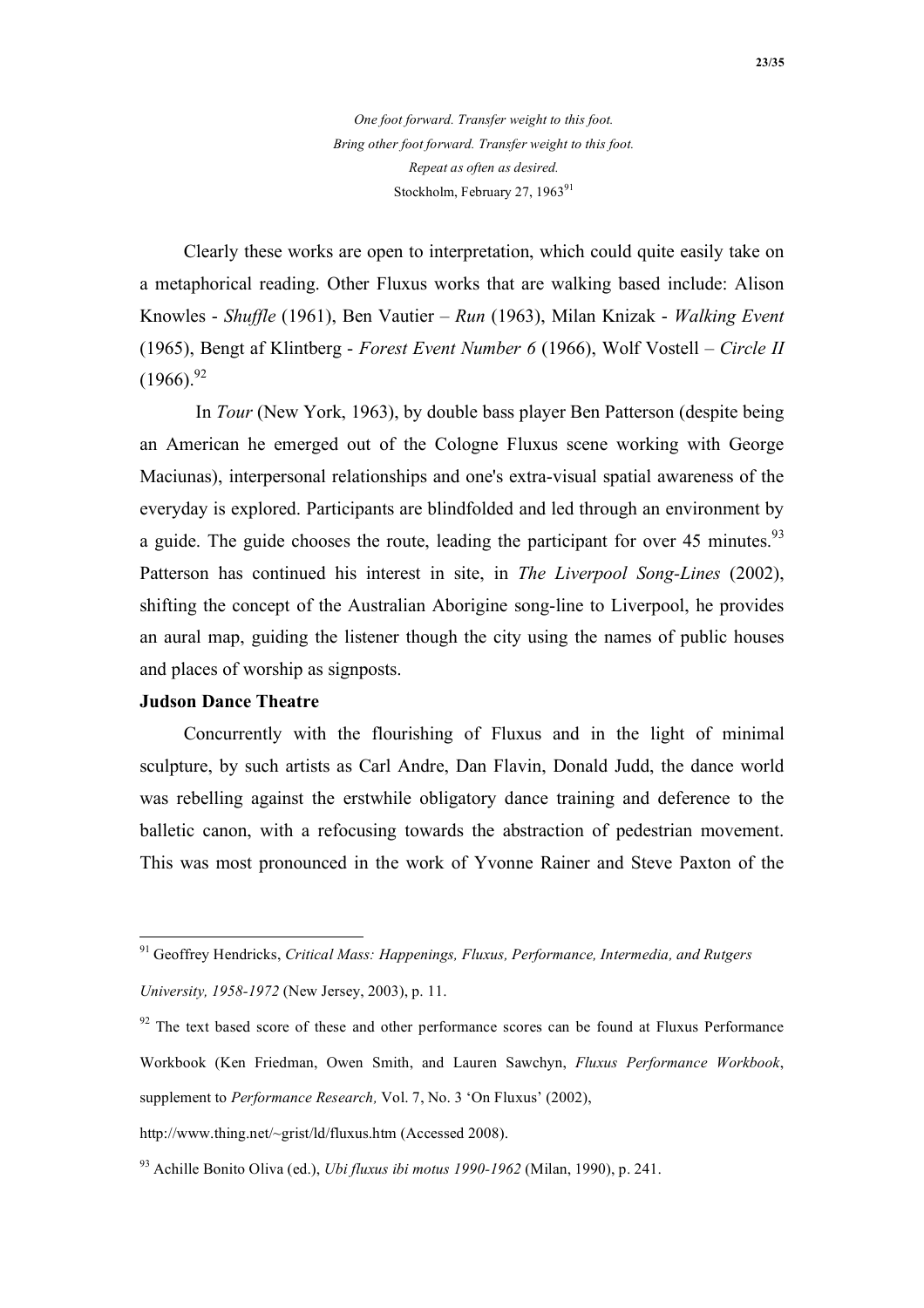For example, in striving to eradicate dance's predilection to: phrasing, development and climax, variation, character, performance, the virtuosic feet and the fully extended body94, in *Trio A* from *the Mind is a Muscle* (1966), Rainer substitutes these aspects for a minimal aesthetic founded on: 'found' movement, task like activity, singular action, engendering a neutral state of performance.<sup>95</sup> 'Emptied of all ambiguity, of any traditional dramatic content or climax, Rainer's work leaves movement itself, as it were, walking on its own feet.<sup>96</sup> In fact a faithful presentation of *Trio A*, demands a new kind of virtuosic, yet pedestrian, discipline.

### **Bruce Nauman's studio walks**

Bruce Nauman's starting point for his studio films was the context of the artist's studio and reflection on the kind of mundane activity that goes on there. He found that he paced around a lot (in a peripatetic manner) while he worked, and that developed into an interest, 'in the sound of pacing and just the activity of pacing.'97 He consequently started to film himself pacing around his studio and with the advice of Meredith Monk (another Judson Dane Theatre associate), validated by knowledge of Cage and Merce Cunningham's<sup>98</sup> outlook and harking back to Eadweard Muybridge's staggered motion picture capture from the late nineteenth century (whose studies, as well as equestrian subjects included the human figure in motion), he elaborated the process *via* a range of strategies. The result was a series of dance/ movement exercise

 <sup>94</sup> Yvonne Rainer, 'A Quasi Survey of Some 'Minimalist' Tendencies in the Quantitatively Minimal

Dance Activity Midst the Plethora, or an Analysis of Trio A', in Mike Huxley and Noel Witts (eds),

*The Twentieth-Century Performance Reader* (London, 2002) pp. 328-9.

<sup>95</sup> Ibid., p. 329.

<sup>96</sup> Suzi Gabilk, 'Minimalism', in Nikos Stangos (ed.), *Concepts of Modern Art* (London, 1991), p. 253.

 $97$  Janet Kraynak (ed.), Please Pay Attention Please: Bruce Nauman's Words: Writings and Interviews (Cambridge, MA, 2002), p. 166.

 $98$  Cunningham had already worked with non-dancers in 1952 at Brandeis University. The students were asked to do 'simple gestures they did ordinarily… these were accepted as movement in daily life, why not on stage?' (from *Merce Cunningham's Changes: Notes on Choreography* (New York, 1968), quoted in Coosje Van Bruggen, *Bruce Nauman* (New York, 1988), p. 230.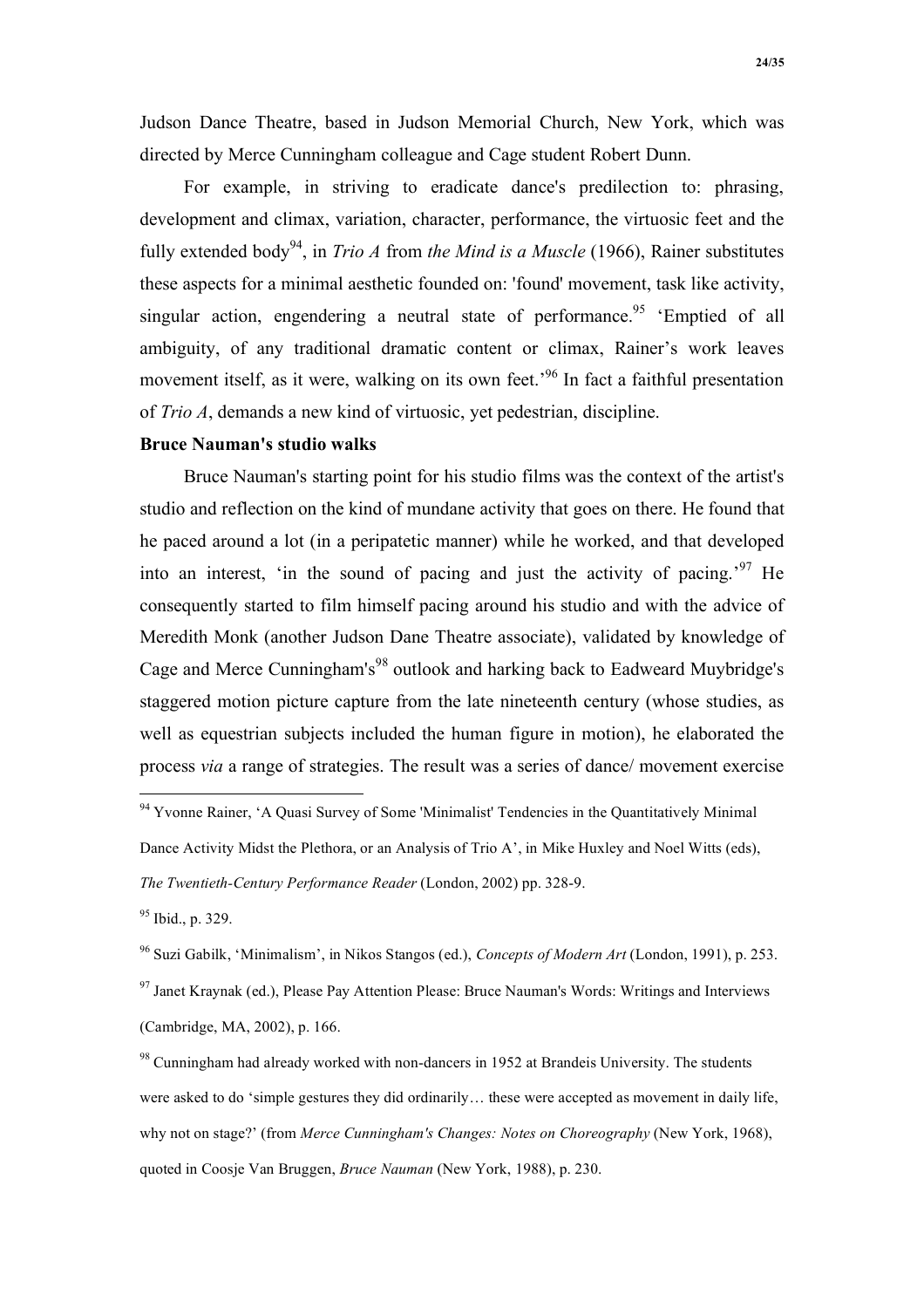based films, enacted by himself, with the camera in a fixed position taken in one unedited take. This included: *Playing a Note on the Violin while I Walk around the Studio* (1968), *Dance Exercise on the Perimeter of a Square* (1968)<sup>99</sup>, *Slow Angle Walk (Beckett Walk)* (1968) and the silent film *Walking in an Exaggerated Manner around the Perimeter of a Square* (1968).

In *Slow Angle Walk* (aka *Beckett Walk*) (1968) we literally get documentation of a sound walk of 'apparently real-time record of human activity'.<sup>100</sup> We hear amplified footsteps, which act as percussive punctuation of the step, as Nauman abstracts an awkward clownish gait of, 'stiffened legs without bending a knee or stopping'101, the movement, an amalgamation and variation on the protagonists' gaits from Beckett's *Molly* and *Watt.102* Even when Nauman stumbles out of shot the resonant footsteps continue.103 The step sound is varied by a 'scraping sound caused when he makes the turn from one end of the studio to go back to the other'.<sup>104</sup> The duration (i.e. 60) minutes) is defined by the amount of time it takes for Nauman to complete all the possible variations of the rules that he set in the task. Again, after Satie and Thoreau we have 'the possibility of variation within repetition and the effect of boredom<sup>'105</sup>, and another example of Augoyard's *metabole* in action.

### **Scratch Orchestra & Walking**

In England between 1969 and 1972 we find a thriving of experimental activities that interfaced with the everyday, spearheaded by Cornelius Cardew's (who had

 $99$  Where his movements are kept in time by a metronome.

 $100$  Ibid., p. 116.

<sup>101</sup> Bruce Nauman, *Image/Text 1966–1996* (Wolfsburg, 1997), p. 69.

<sup>102</sup> Steven Connor, 'Shifting Ground', http://www.bbk.ac.uk/english/skc/beckettnauman/ (Accessed 2008). This is the English version of an essay published in German as 'Auf schwankendem Boden', in the catalogue of the exhibition *Samuel Beckett, Bruce Nauman* (Vienna, 2000), pp. 80-7.

<sup>&</sup>lt;sup>103</sup> Similarly in *Playing a Note on the Violin while I Walk around the Studio*, where Nauman played, 'two notes [on a violin, an instrument that he was not adept at playing] very close together so that you could hear the beats in the harmonics' (Bruggen, 230), when he walks out of shot the double stopping continues.

 $104$  Bruggen, p. 115.

<sup>&</sup>lt;sup>105</sup> Shattuck, quoted in Cage, Gillmor and Shattuck, p. 25.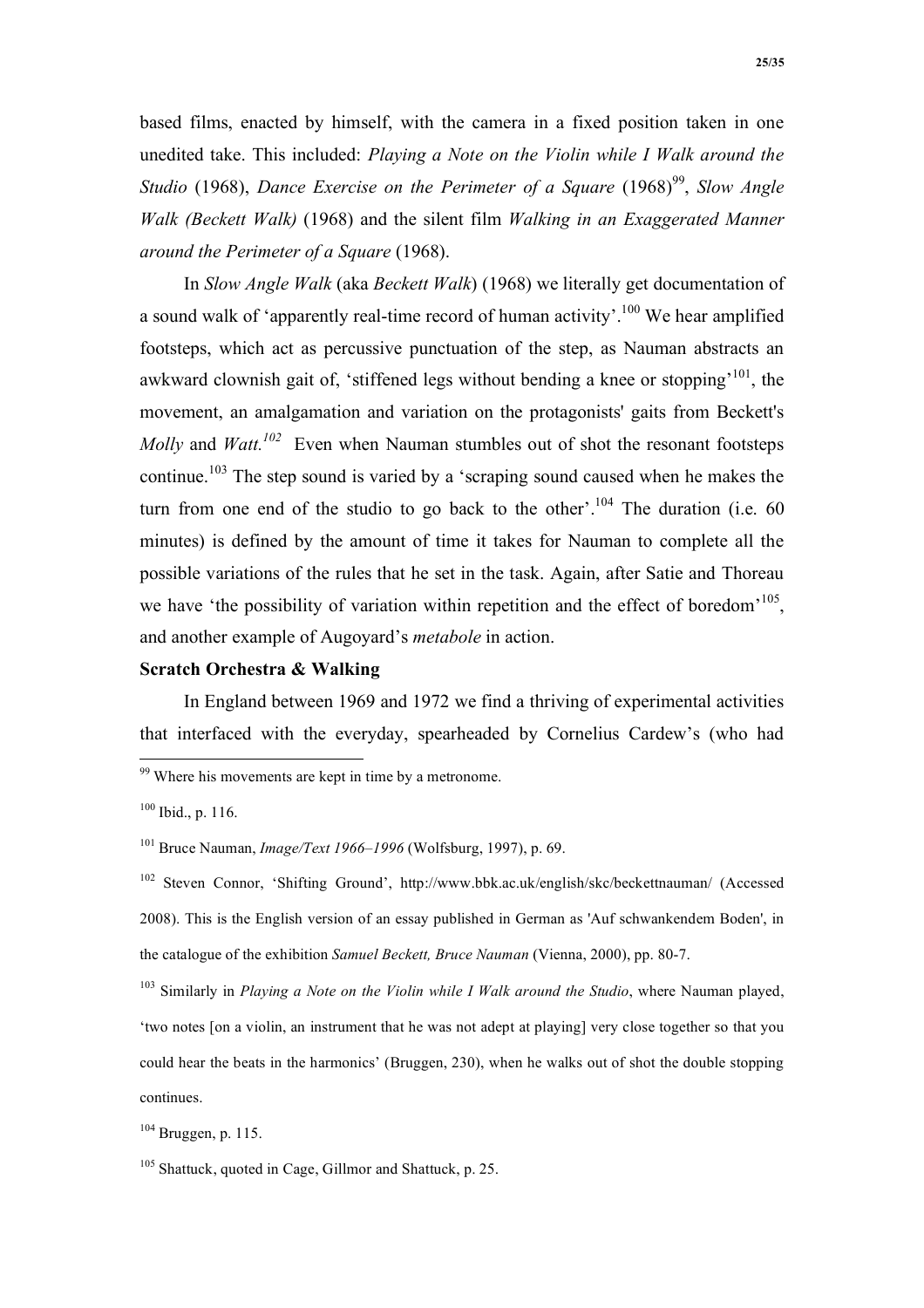performed *Music Walk* with Cage and Tudor in 1958) collective Scratch Orchestra. The group was influenced by the New York School and Fluxus events going on in America and continental Europe, and stimulated by George Brecht's move to England in 1968. Michael Parsons writes that their 'more collective approach to performance reflected its loose and informal sociability, which was based on mutual respect and tolerance rather than on adherence to any preconceived structure or set of rules.<sup>106</sup>

Shunning the concert hall, their chosen performance platform included shopping centers, on the underground and in isolated coastal areas.<sup>107</sup> Among their vast collection of graphic notions and event scores in *Scratch Music<sup>108</sup>* are a number of walking pieces, including Parsons' *Walk* (1969), for any number of people walking in a large public space. In keeping with Scratch Orchestra's proclivities, the work was performed in Euston Station, London. Parson recounts:

> this involved walkers individually criss-crossing the space at different randomly determined speeds, waiting for different lengths of time at chosen points and then setting off in another direction. At Euston this naturally intersected with the activities of *bona fide* travelers as they hurried or waited for their trains.<sup>109</sup>

In contrast to Rainer's minimalist aesthetic and Nauman's endurance and discipline, the Scratch Orchestra made different versions of *Walk* inviting participants to select from a repertoire of walks, including walking backwards and imitating the

(2001): 7.

 $107$  Ibid.

<sup>109</sup> Parsons, p. 8. We find a similar blurring between participants and the general public in the Noise Memory Gesture project. From March to May 2007 a number of flashmob silences instigated by Ross Brown were convened around London. Participants were invited to attend a given space at a given time to memorialise something. The exact nature of that something was not clear: the stories in the noise of the silences would tell us. The performers were asked to lay objects as wreathes if they liked and to probe the silences for clues. The silences evoked many memories and suggested many characters, narrative contexts. The events were inevitably contextualised by coincidental world events such as the Virginia campus killings as well as the participants 'noise journeys' to the designated journeys.

 <sup>106</sup> Michael Parsons, 'The Scratch Orchestra and Visual Arts', *Leonardo Music Journal,* Vol. 11

<sup>108</sup> Cornelius Cardew (ed.), *Scratch Music* (London, 1972)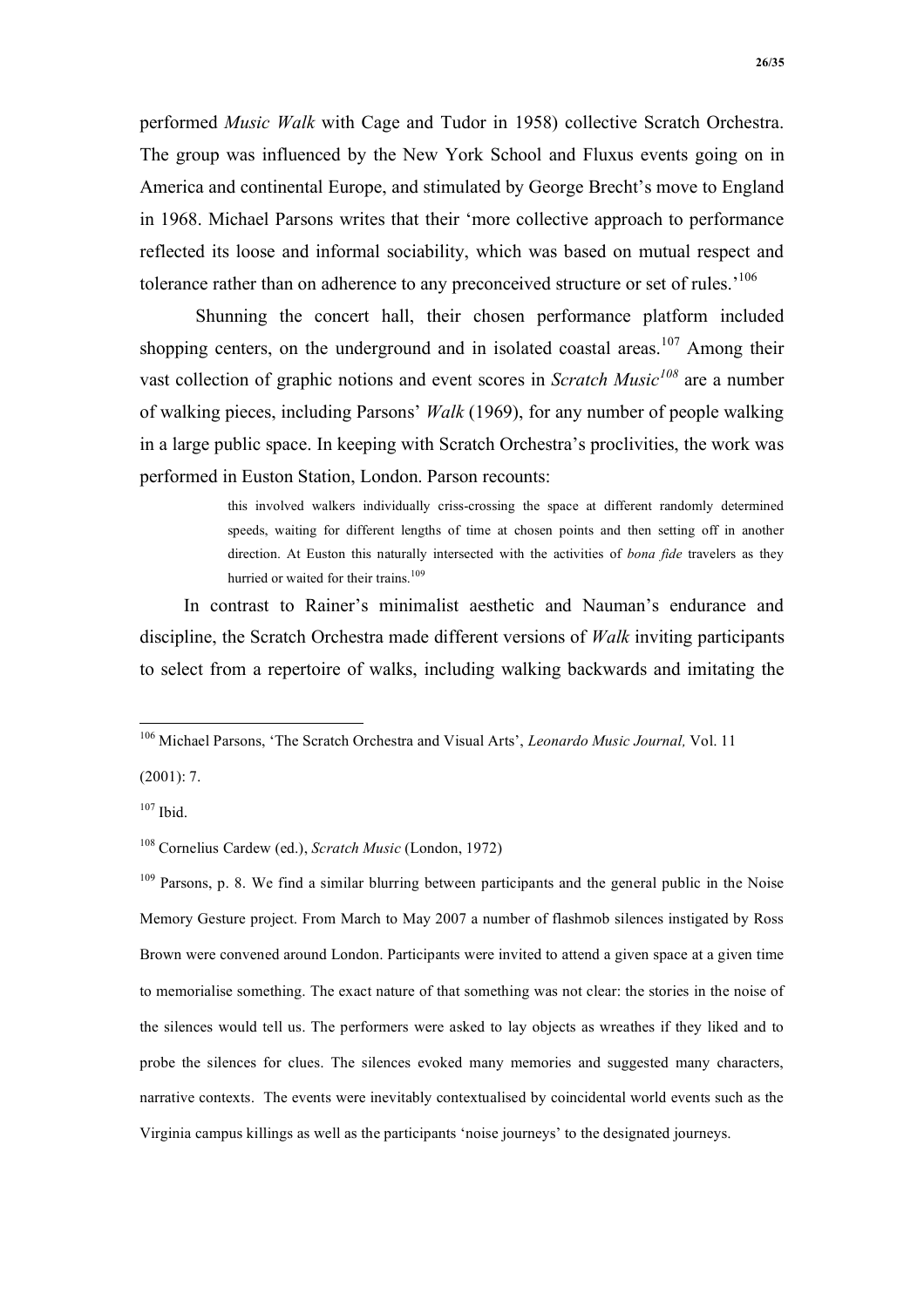iconic John Cleese's silly walk (of *Monty Python's Flying Circus*, first aired in 1970).

This English eccentricity also surfaces in the *Sounds Heard* projects (1976– 77), by experimental composer and instrument builder, Hugh Davies, whose encourages creative listening in different environmental contexts. *At Home* (1978), calls for a home-made sheep dog on wheels which is taken on a walk.<sup>110</sup> Nether the less the eloquence of this Scratch Music text score, speaks for itself.

> *Walk music. Movement music. Stop - watch - listen. Continue.<sup>111</sup>*

## **Field Trips & Lecture Demonstrations: Beyond** *4'33"*

Returning to listening and walking, in 1966, Cage associates and regular performers of his music, Philip Corner and Max Neuhaus, separately developed aural excursions through the everyday as a logical next step or perhaps, as in the words of Corner, 'the ultimate consequence'112 to *4'33" et al*. *Corner* 

In the summer of 1966, Philip Corner, Fluxus artist, resident composer and musician to the Judson Dance Theatre (1962–64) and co-founder of the Tone Roads Ensemble (1963-70) – which were an 'important force behind the Charles Ives renaissance, and also gave influential performances of works by Cage, Feldman, Ruggles and others'113 at the New School for Social Research – started to take people on walks 'around the block' in New York (documented in his note book/stream of consciousness style publication, *I Can Walk Through the World as Music (first walk)*, 1980). His instructions were again simple: 'Just listen to sounds as given as if at a concert (with that attention)'. $^{114}$ 

 <sup>110</sup> Hugh Davies, *Sounds Heard* (Chelmsford, 2002), p. 48.

<sup>111</sup> Cornelius Cardew (ed.), *Scratch Music* (London, 1972)

<sup>112</sup> Philip Corner, *I Can Walk Through the World as Music (first walk)* (New York, 1980), p. 7.

<sup>113</sup> Larry Polansky, 'Philip Corner' Grove Music Online, http://www.oxfordmusiconline.com/public/ (Accessed 2008)

 $114$  Corner, p. 7.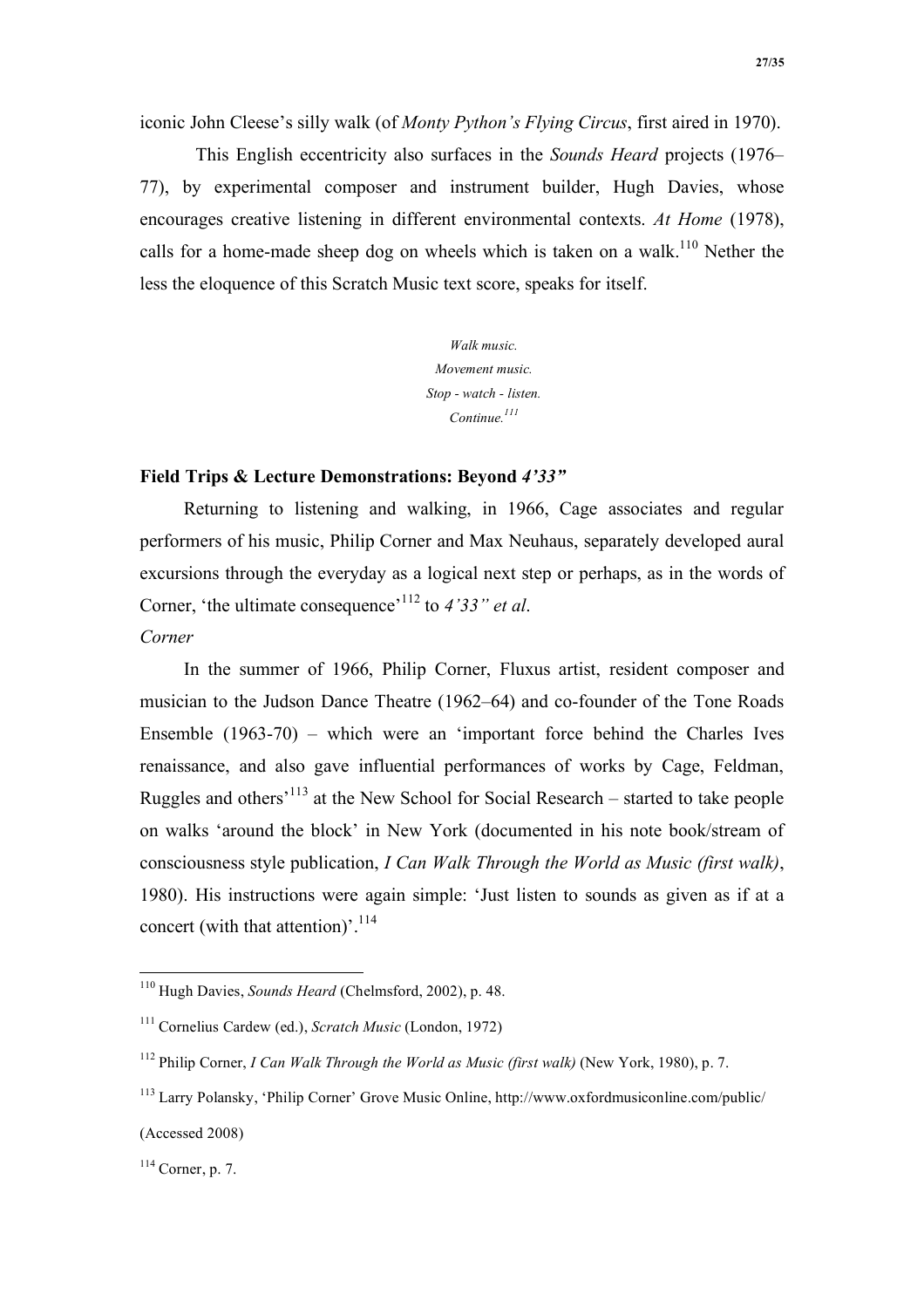In a frenzied mind map, Corner puts Cage's maxim to task, scribbling: 'what kind of 'just listening?' and in reference to his own practice: 'Why didn't Cage (John) go this far?'.115 He poetically sets the scene:

> That morning I decided no museums no other art, but belief in This reality To act it and spend a day within That other place where everything from This one Time To pure meaning. Oh! – it became three weeks long of it.<sup>116</sup>

For Corner, attentive listening to the everyday has continued to be a central activity, and fed into subsequent projects. For example, in 1995 he led a 'listening walk' at a fabric factory, Lanificio Bonotto in Italy, an event, which he recorded, where '... the regular workers were the conductors of that music made by the machines. … each part of the mill with its own sound; all in rhythmic counterpoint.'117 On the CD release of the recording he identifies the work as 'pieces of (acoustic) reality and ideality'.118

## LISTEN*: a demonstration in situ*

Also in 1966, the percussionist Max Neuhaus began to organize listening excursions in New York. Neuhaus had made his name interpreting works of avantgarde composers such as Stockhausen and Cage, and his harnessing of acoustic feedback in performance. Through his role as performer he had witnessed the opening up of everyday sounds into the concert hall:

> I saw these activities as a way of giving aesthetic credence to these sounds – something I was all for. I began to question the effectiveness of the method, though. Most members of the audience seemed more impressed with the scandal of 'ordinary' sounds placed in a 'sacred' place than with the sounds themselves, and few were able to carry the experience over to a new perspective on the sounds of their daily lives.<sup>119</sup>

In a sense the notoriety of *4'33"* within the context of the classical music canon had hijacked its simple message and, unlike the rain, had contaminated the work. His answer was, instead of bringing sounds in, to take people out.<sup>120</sup> In this regard, in

 $115$  Ibid., p. 7.

 $116$  Ibid., p. 7.

<sup>117</sup> Corner, http://www.mimaroglumusicsales.com/artists/philip+corner.html

<sup>118</sup> Philip Corner, *Pieces Of (Acoustic) Reality And Ideality*, Alga Marghen, C 2NMN.013 (1997).

<sup>119</sup> Max Neuhaus, 'Walks', *Max Neuhaus*, http://www.max-neuhaus.info/soundworks/vectors/walks/ (Accessed 2008).

<sup>120</sup> Max Neuhaus, *Max Neuhaus: Inscription, Sound Works Volume 1* (Ostfildern, 1994), p. 130.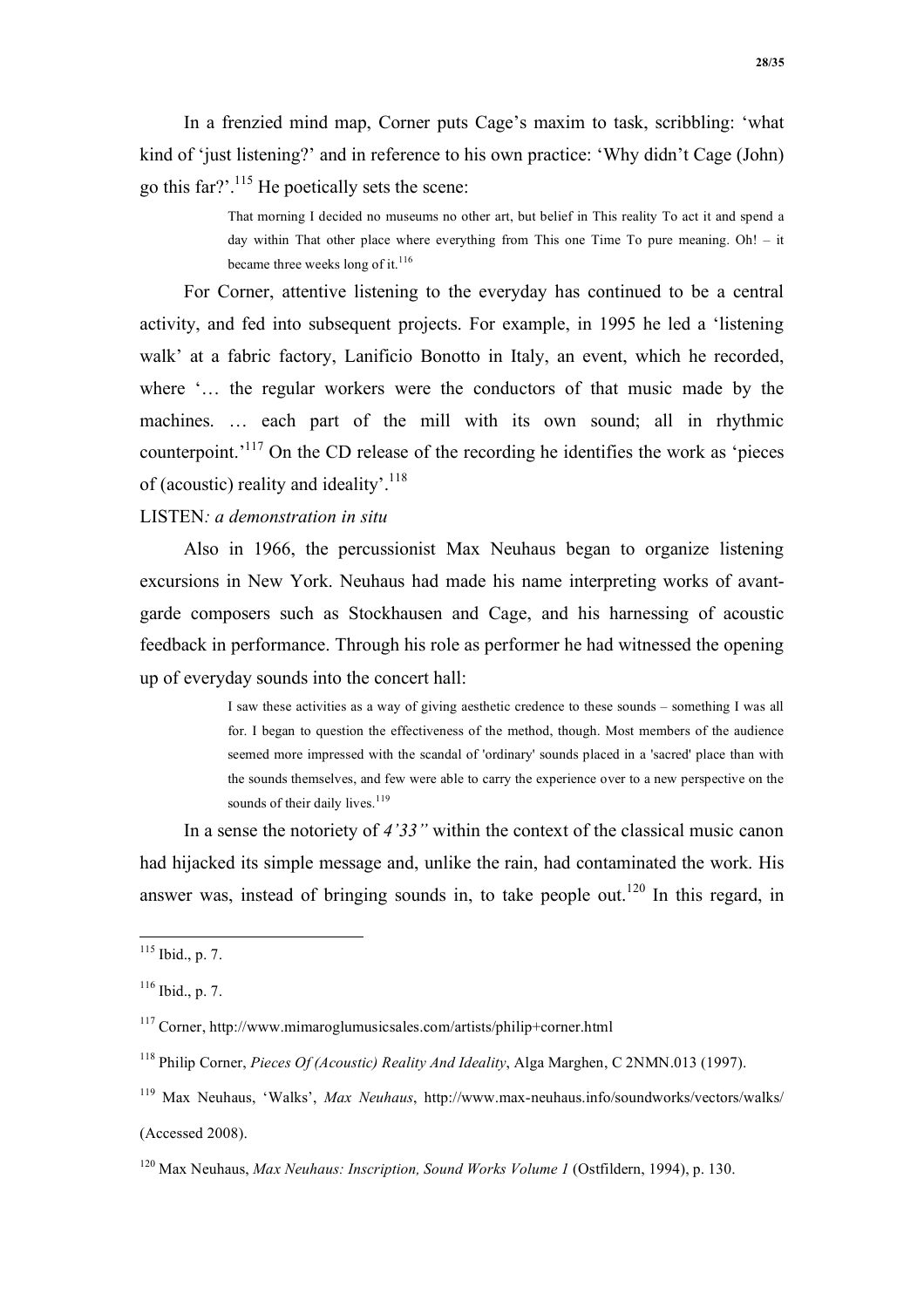1966 Neuhaus organized an event for a small group of invited friends. At the initial *rendez-vous*, with a rubber stamp he branded the hand of each member of the group with the imperative 'LISTEN', and led them down West 14th Street in Manhattan towards his studio in lower East Side, where he concluded with a performance of some percussion works. These were the first tentative steps towards a series of extraconcert hall excursions which he explored for the next ten years, where listeners went on '*Field Trips Thru Sound Environments'*. In future excursions-cum-'lecture demonstrations' he excluded his own musical interventions, content with the sound environment as found to do the talking. Starting from the mundane, locations became more elaborate, including trips to industrial locations normally inaccessible, such as the Consolidated Edison Power Station, Hudson Tubes (subway) and New Jersey Power and Light Power Plant. Rather than the concert performance and composition status that *4'33"* maintains, it is interesting to note the deference of the 'field-trip' mode of presentation billed as 'Lecture Demonstrations' – Neuhaus regarding the rubberstamp as 'the lecture and the walk the demonstration.<sup>121</sup>

Bearing the mark of 'LISTEN' bore multiple functionality for the audience: as mnemonic (in case one forgot to listen), as score and as concrete poem: 'The simple clear meaning of the word, to pay attention aurally, and its clean visual shape – LISTEN – when capitalized.<sup>122</sup> Its simplicity, in tandem with the quality of the environments that were traversed, also provoked one to reflect on what it is to listen, and hence help foster a refocusing of 'people's aural perspective'<sup>123</sup> – the hitherto untapped aspiration of *4'33"*.

As a follow-up, Neuhaus created a series of LISTEN branded works including postcards and posters: most famously superimposed on Brooklyn Bridge - South Street (1976). This was not the first time that 'LISTEN' had function as a score. In 1960, Dennis Johnson reduced non-intentional music as a Fluxus text score with the single word 'LISTEN'. He proclaimed to La Monte Young that with this one word he

 $123$  Ibid.

 <sup>121</sup> Neuhaus , 2008

<sup>122</sup> Ibid.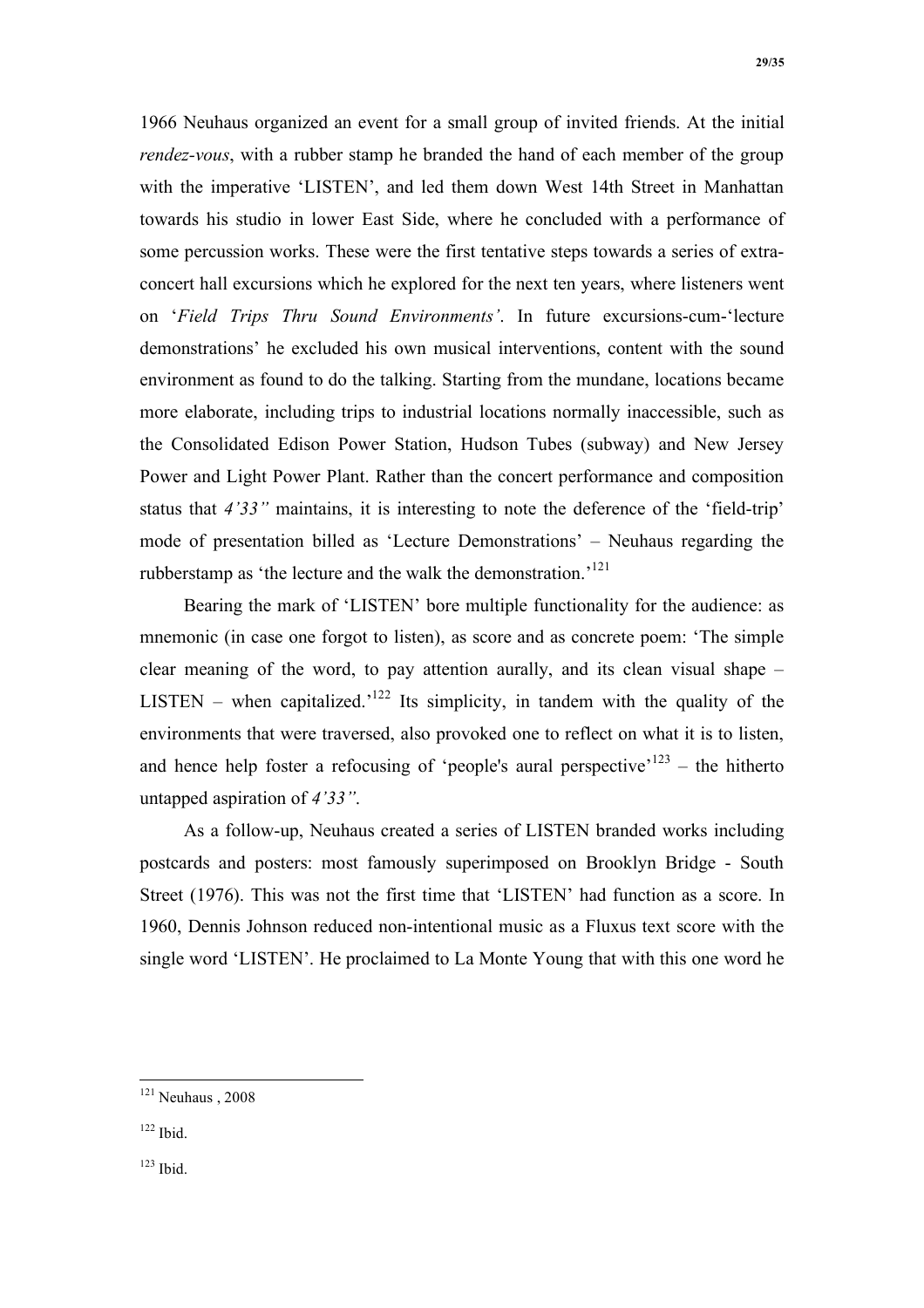had produced a work that 'was entirely indeterminate and left the composer out of it'.124

## **Cage's** *Demonstration of the Sounds of the Environment*

Not to be left out, responding to an invitation to do a guest lecture, in the Fall of 1971, Cage adopted a similar lecture/demonstration approach to Neuhaus and Corner, that he titled *Demonstration of the Sounds of the Environment* (which was also considered a *musicircus* as the audience members were the performers, structuring the work though their own movement and perception, albeit following each other in a single file for ninety minutes through the campus). In an interview with Joan Retallack Cage responded to the questions of soundwalking:

> I think that was done at Oh, I haven't done it as a composition, so to speak, but I've done it. At the University of Wisconsin, I think Milwaukee rather than in Madison, I gave what was called a 'demonstration of sounds' in which we set out from the hall where we had met to make a chancedetermined [using the I Ching] walk though the campus. And we were to walk silently, so that we would hear the sounds of the environment. Then came back to the hall and talked briefly about what we'd heard. I gave sort of a lecture.<sup>125</sup>

It is worth noting that the group was approximately  $300^{126}$ , so like Thich Nhat Hanh's has *Peace Walks*, it would have been an impressive sight.

## **Acoustic Ecology**

Vancouver in the late 1960s/early 1970s saw soundwalking decisively put on the map with the critical mass of the Wold Soundscape Project (WSP) team directed by R. Murray Schafer, based at Simon Fraser University. This group developed methods to analyse, communicate and educate people about the soundscape, inaugurating the interdiscipline of acoustic ecology. Central to the WSP endeavour is the concept of *soundscape*, articulated by WSP member and composer Barry Truax as 'An environment of sound with emphasis on the way it is perceived and understood by the individual, or by a society. It thus depends on the relationship between the individual and any such environment.<sup>'127</sup> Advancing the ideas of WSP, in the

 <sup>124</sup> La Monte Young, 'Lecture 1960', *Tulane Drama Review*, vol. 10, no. 2, (1965): 76-7, quoted in Branden W. Joseph, *Beyond the Dream Syndicate: Tony Conrad and the Arts After Cage* (Cambridge MA, 2008), p. 102.

<sup>125</sup> Joan Retallack (ed.), *Musicage: Cage Muses on Words, Art, Music* (Hanover, NH, 1996), p.186.

 $126$  Revill, p. 166.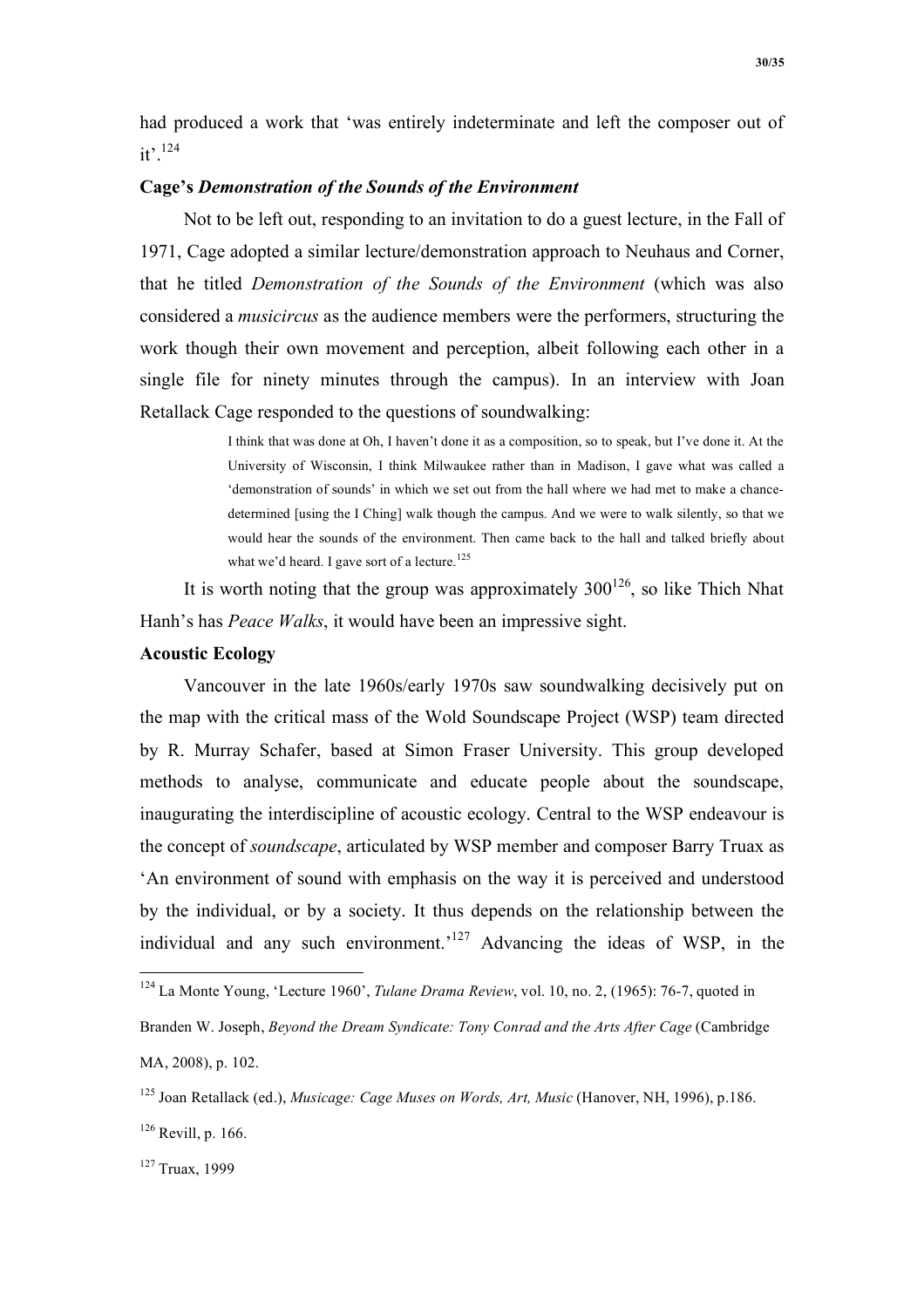introduction to *The Soundscape of Modernity: Architectural Acoustics and the Culture of Listening in America, 1900–1933* (2002), Emily Thompson's provides an elaboration on this definition:

> Like a landscape, a soundscape is simultaneously a physical environment and a way of perceiving that environment; it is both a world and a culture constructed to make sense of that world … A soundscape's cultural aspects incorporate scientific and aesthetic ways of listening, a listener's relationship to their environment, and the social circumstances that dictate who gets to hear what. A soundscape, like a landscape, ultimately has more to do with civilization than with nature, and as such, it is constantly under construction and always undergoing change.<sup>128</sup>

Within the context of acoustic ecology soundwalking can simultaneously have a number of indivisible goals: pedagogical tool, qualitative fieldwork method and compositional practice. Composition was never far from the WSP concerns, which is unsurprising since Schafer, who is a seminal composer in his own right, had pulled his team from the Music faculty. In his *Handbook for Acoustic Ecology* (first published in 1978) Truax defines soundwalking as:

> A form of active participation in the soundscape. Though the variations are many, the essential purpose of the soundwalk is to encourage the participant to listen discriminatively, and moreover, to make critical judgments about the sounds heard and their contribution to the balance or imbalance of the sonic environment.<sup>129</sup>

 The notion of a *balanced soundscape* is a founding tenant of acoustic ecology, with a concern for the relationship between the sounds of human society and the prevailing sonic environment. There is a clear link here with the burgeoning Green movement of the 1970s and in particular the noise pollution agenda, however a positive stance is adopted, with a foregrounding of artist-based solutions, acknowledging that man has already been creating ideal soundscapes for the 'imagination and psychic reflection'.<sup>130</sup>

Schafer has differentiated between two types of soundwalking: a *listening walk* and a *soundwalk*:

*Listening in America, 1900-1933* (Cambridge, MA, 2002), pp. 1-2.

<sup>129</sup> Truax, 1999

 <sup>128</sup> Emily Thompson, *The Soundscape of Modernity: Architectural Acoustics and the Culture of* 

<sup>130</sup> Schafer, *The Soundscape: Our Sonic Environment and the Tuning of the World*, p. 4. For a full account of the underpinning concepts of acoustic ecology see this text (first published in 1977 and republished in 1994) and Barry Truax's *Acoustic Communication* (First published in 1984 and republished in 2001).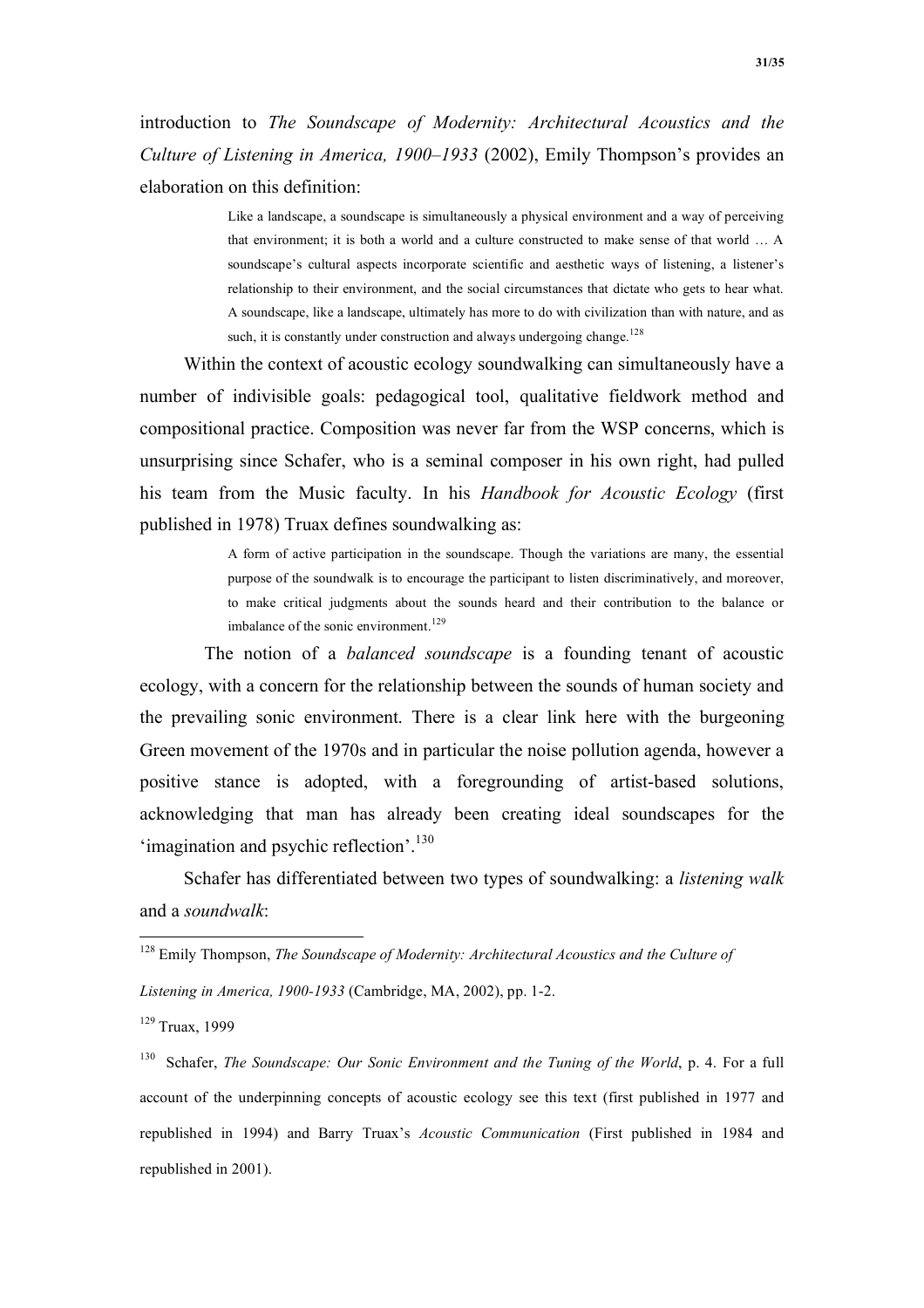*Listening walk*: 'A listening walk is simply a walk with a concentration on listening.'131 No talking is allowed for the duration of the walk.<sup>132</sup> The intention is that the collective mute experience raises the level of awareness to that of an attentive concert hall audience. It is practiced in single file following a leader (a quasi-mute pied piper), leaving a wide enough gap between the participant in front so their footsteps are out of earshot. Of course if hard heals are worn and the terrain under foot is stone or concrete, then footsteps can provide a recurring motif, albeit modulated by the changing acoustics. Moreover thanks to the proxemic gap 'a privacy for reflection is afforded'.<sup>133</sup>

 *Soundwalk*: 'an exploration of the soundscape of a given area using a score as a guide. This might also contain ear training exercises<sup>134</sup> and sound making tasks: 'In order to expand the listening experience, soundmaking may also become an important part of a soundwalk. Its purpose is to explore sounds that are related to the environment, and, on the other hand, to become aware of one's own sounds (voice, footsteps, etc.) in the environmental context.<sup>135</sup>

 Such an active role in the *soundwalk* shifts the participant from audience member to 'composer-performer'.<sup>136</sup>

### **WSP Soundwalks from the** *European Sound Diary*

Whilst the WSP traversed Europe in a Volkswagen bus in 1975, *en route* to documenting the soundscape of five European villages presented in *Five Village Soundscapes*<sup>137</sup>, an unashamedly rural enterprise, they also visited a number of cities to undertake preparatory research. When they arrived in a new location they devised and carried out *listening walks* that consequently fed into the prescriptive mode of the *soundwalk*, that suggest modes of engagement with the environment. Some of these have been documented in the *European Sound Diary.<sup>138</sup>*

 <sup>131</sup> Ibid., pp. 212-3.

 $132$  I have witnessed Schafer's resistance to members of the audience recording and filming walks, by experiencing the work in an electronically mediatized route, they exclude themselves from the collective experience.

<sup>133</sup> Schafer, *The Soundscape: Our Sonic Environment and the Tuning of the World*, p. 213.

<sup>&</sup>lt;sup>134</sup> Ibid. A series of tasks developed by Schafer to encourage focused and detailed listening to the soundscape.

<sup>135</sup> Truax, 1999

<sup>136</sup> Schafer, *The Soundscape: Our Sonic Environment and the Tuning of the World*, p. 213.

<sup>137</sup> R. Murray Schafer (ed.), *Five Village Soundscapes*. (Vancouver, 1977).

<sup>138</sup> R. Murray Schafer (ed.), *European Sound Diary* (Vancouver, 1977).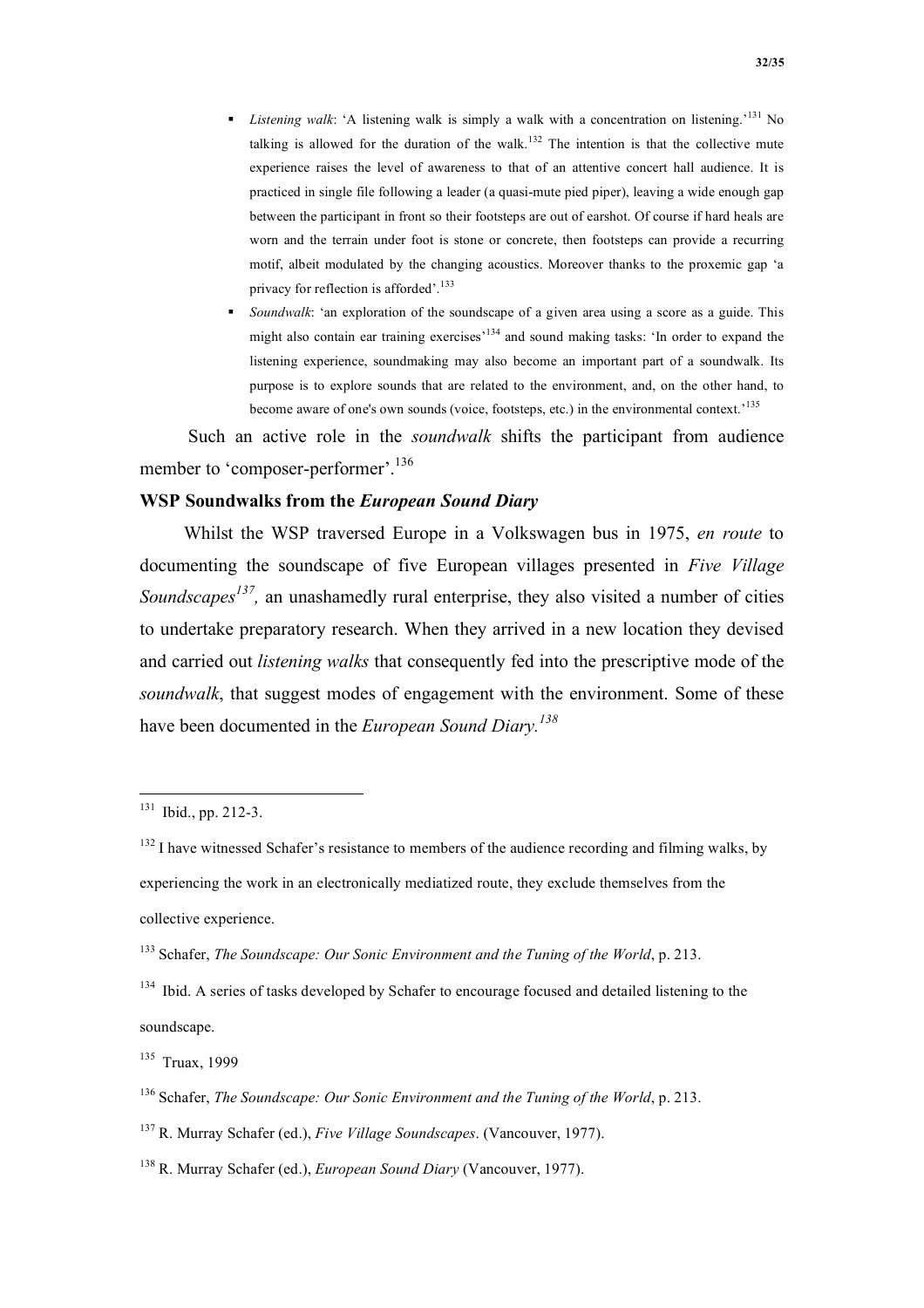For example, the *Salzburg Soundwalk* calls for a level of interactive sound making:

> This is a soundwalk for baritone (and friend). The bells of the inner city form the framework for a walk, providing cues to move on from one place to another, on the quarter hours. A baritone voice is required in order to play with the eigentones found in the course of the walk. An eigentone is the resonant frequency of an enclosed space, and you will find it by humming continuously up and down until the one note is found which sounds louder than all the others do.<sup>139</sup>

The *Paris Soundwalk,* located in the Louvre, eschews acoustic sounds, prompting the walker to 'LISTEN to these paintings? … Let the genius of their execution speed your imaginations to provide the appropriate soundtrack.<sup>140</sup>

The *London Soundwalk* asks for a contemplative overture, commencing at a Sunday morning Quaker meeting in Euston. On leaving the meeting it is expected that your 'aural facilities should  $[now]$  be well prepared<sup> $141$ </sup>, challenging the walker to 'practice your aural flexibility by mentally closing out the traffic noise as you walk down the Euston Road toward [Regents] Park'.<sup>142</sup> Precise directions and tasks including directed listening are given (later on, some possible responses are given from their fieldwork of April 1975), for example:

> Jets at fountain, north-central within Gardens [Queen Mary's Gardens in the centre of Regent's Park]. Consider here both kinds: water and airplanes. While considering the water jets, keep track of how many of the other kind, as well as propeller airplanes, you hear in a 10-minute period.<sup>143</sup>

Continuing the theme of contrasts, the interface of the park and the street are highlighted: 'Leave the Park by the same route you came in, and note the THRESHOLD OF DISCOMFORT: the transition point where the sounds of the Park are once more buried by the sound of city traffic.<sup> $144$ </sup> This is in counterpoint to the 'THRESHOLD OF COMFORT' that the walker, it was anticipated, experienced on entering the park earlier.

- 141 Ibid., p. 92.
- $142$  Ibid., p. 92.
- 143 Ibid., p. 93.
- $144$  Ibid., p. 93.

 <sup>139</sup> Ibid., p. 39.

 $140$  Ibid., p. 86.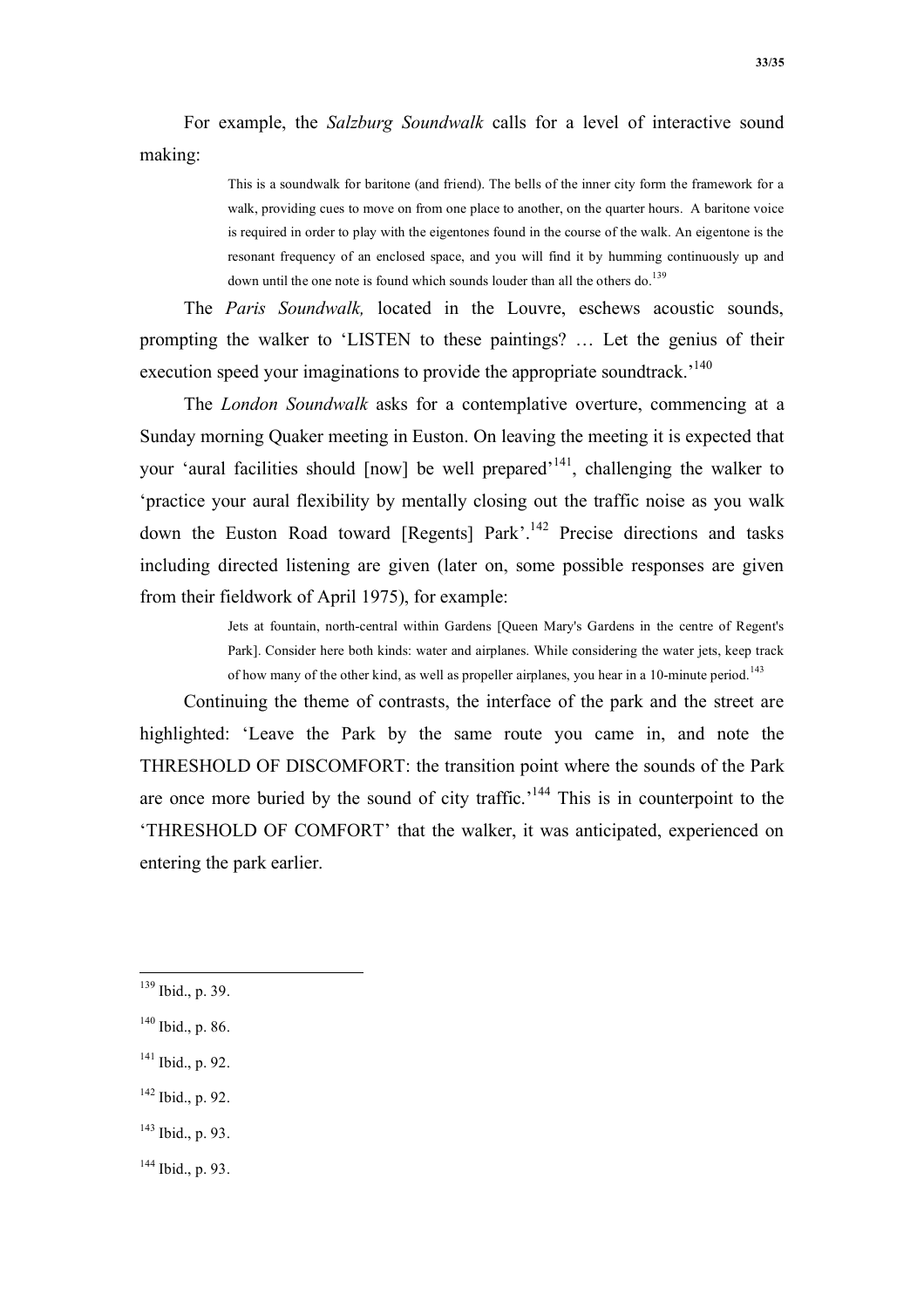Methods of soundwalking have recently been taken up as a valid *in situ* mode of participatory qualitative soundscape and environmental study, in particular this can been seen in the research of Jean-Paul Thibaud<sup>145</sup> and Mags Adams<sup>146</sup>.

# **Vicarious Soundwalking**

Field recording offered an invaluable resource for documentation and analysis of the soundscape. In a desire to communicate their findings more widely, members of the WSP collected and edited recordings in order to create interpretative and pedagogic works for public broadcasts, resulting in the monumental ten one-hour radio series, *Soundscapes of Canada* (1974). Westerkamp continued this approach, beyond the demise of the WSP in 1975, leading to such compositional projects as *Soundwalking* (1978–9) produced for Vancouver Co-operative Radio. She visited and explored a wide rage of environments throughout Vancouver equipped with her microphone, and played back the everyday material on the radio. 'It brought community soundscape into the listeners' homes and simultaneously extended listeners' ears into the soundscape of the community.<sup>147</sup> These were often presented without the obligatory voice-over, however sometimes she would provide a commentary, speaking from within the soundscape she was recording, 'forming a link between to the listener who is not physically present'.<sup>148</sup> Soundwalking has continued to provide a rich source of inspiration and material for soundscape/phonographyorientated composition, including work by Peter Cusack, Luc Ferrari, Sarah Peebles, Dallas Simpson, and myself.

### **Conclusion**

When I have led soundwalking (in Schafer's jargon, more correctly *listening walking*), at the end the participants are invited to verbalize what they got from the walk. I often find that initially there is a collective resistance to break the silence, not

 <sup>145</sup> Jean-Paul Thibaud, *La Méthode des parcours commentés*, in *L'espace urbain en methods*, Michèle Grosjean & Jean-Paul Thibaud, eds. (Marseille, 2001).

<sup>146</sup> Mags Adams, 'On Soundwalking as Sensory Sociology', presented at *Beyond Text: Synaesthetic & Sensory Practices In Anthropology*, University of Manchester, 2007.

<sup>147</sup> Hildegard Westerkamp, *The Soundscape on Radio*. In *Radio Rethink: Art, Sound and Transmission*.

Dainer Augaitis and Dan Lander (eds), (Banff, 1994), pp. 89-90.

 $148$  Ibid., p. 90.